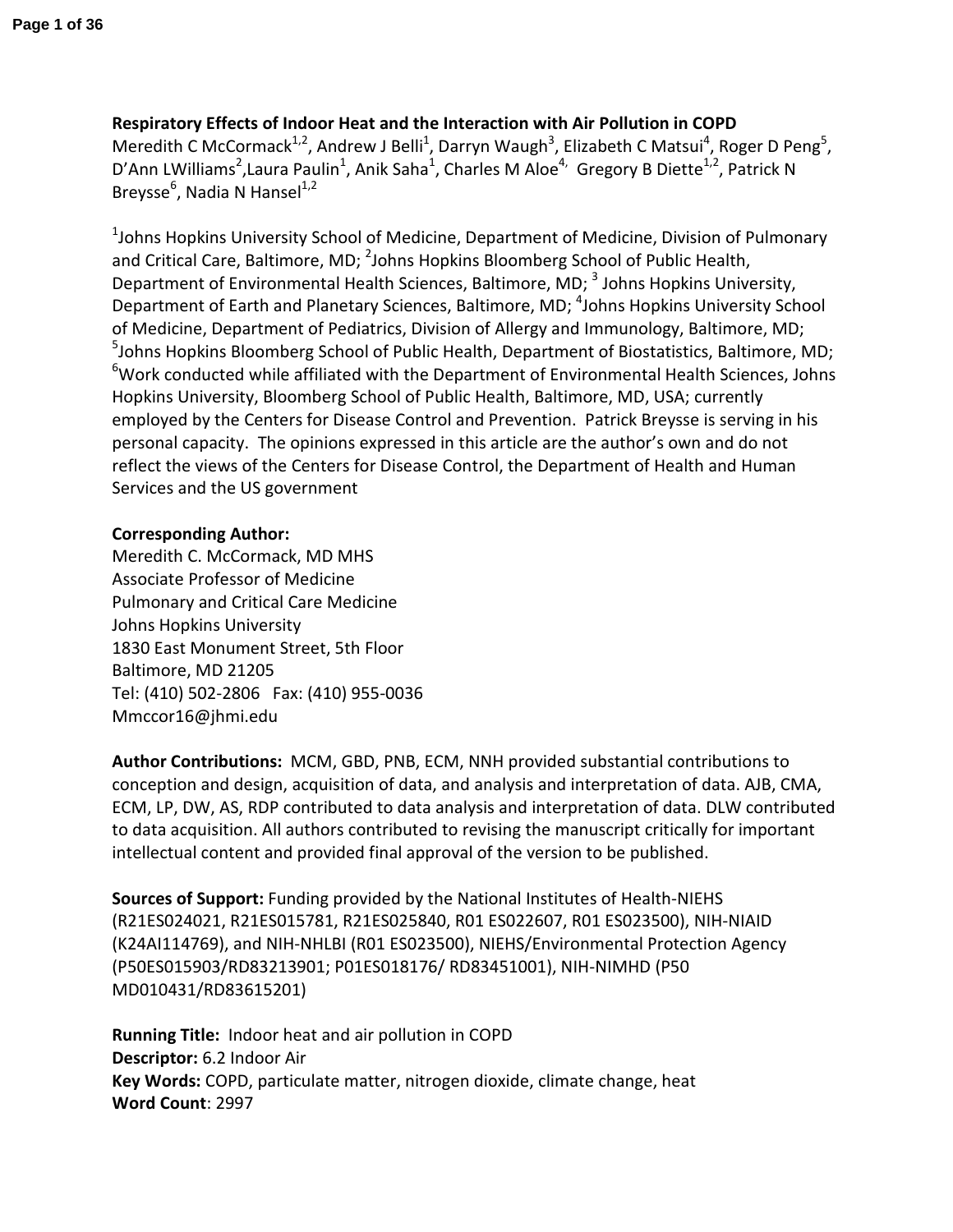**Page 2 of 36**

#### **Abstract:**

**Rationale:** There is limited evidence of the effect of exposure to heat on COPD morbidity and the interactive effect between indoor heat and air pollution has not been established. **Objectives:** To determine the effect of indoor and outdoor heat exposure on COPD morbidity and to determine whether air pollution concentrations modify the effect of temperature. **Methods:** Sixty-nine participants with COPD were enrolled in a longitudinal cohort study and data from the 601 participant days that occurred during the warm weather season were included in the analysis. Participants completed home environmental monitoring with measurement of temperature, relative humidity, and indoor air pollutants and simultaneous daily assessment of respiratory health with questionnaires and portable spirometry. **Measurements and Main Results:** Participants had moderate to severe COPD and spent the majority of their time indoors. Increases in maximum indoor temperature were associated with worsening of daily Breathlessness, Cough, and Sputum Scores (BCSS) and increases in rescue inhaler use. The effect was detected on the same day and lags of 1 and 2 days. The detrimental effect of temperature on these outcomes increased with higher concentrations of indoor fine particulate matter and nitrogen dioxide (p<0.05 for interaction terms). On days that participants went outdoors, increases in maximum daily outdoor temperature were associated with increases in BCSS scores after adjusting for outdoor pollution concentrations. **Conclusions:** For patients with COPD that spend the majority of their time indoors, indoor heat exposure during warmer months represents a modifiable environmental exposure that may contribute to respiratory morbidity. In the context of climate change, adaptive strategies that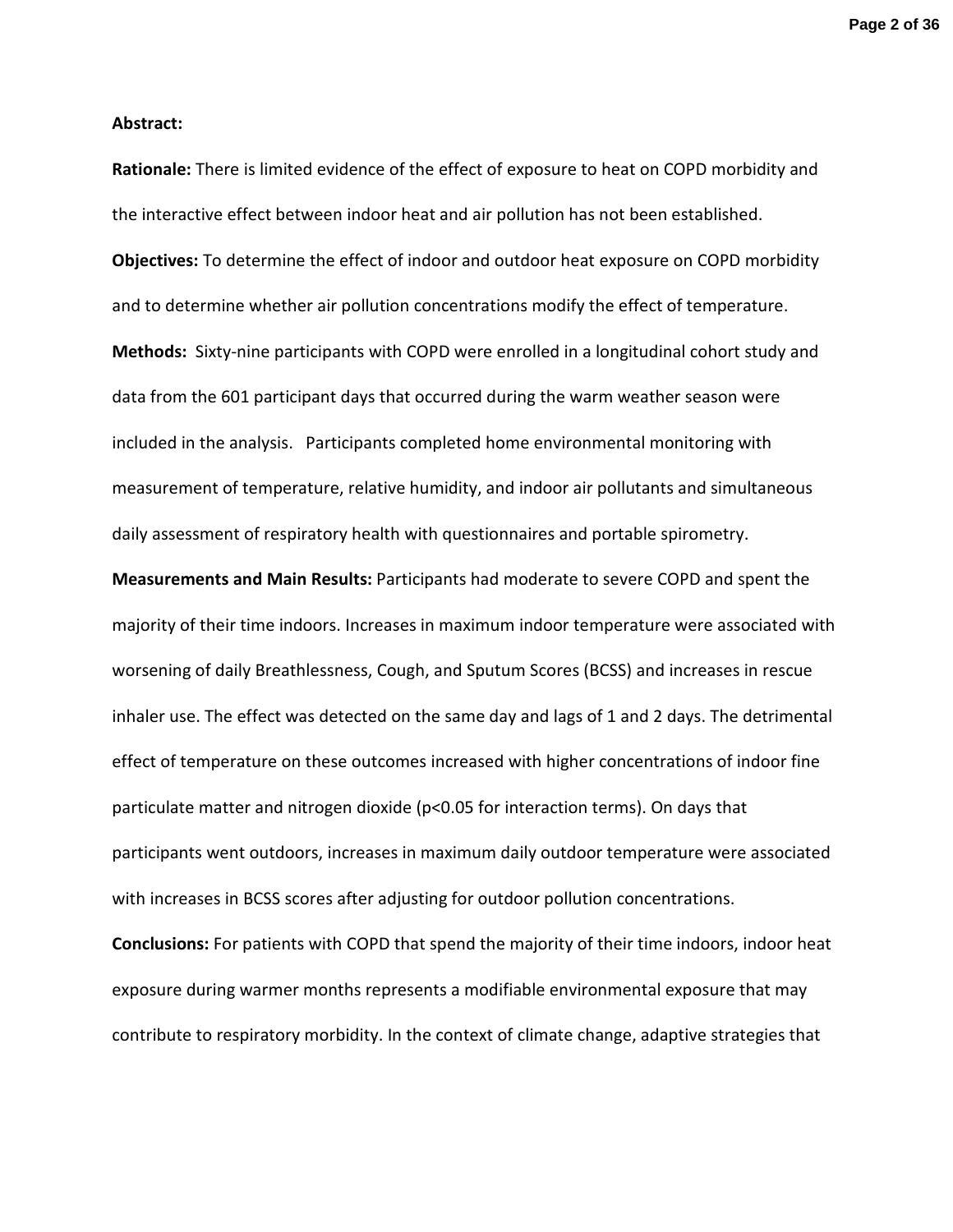include optimization of indoor environmental conditions are needed to protect this high risk group from adverse health effects of heat.

**Abstract Word Count:** 277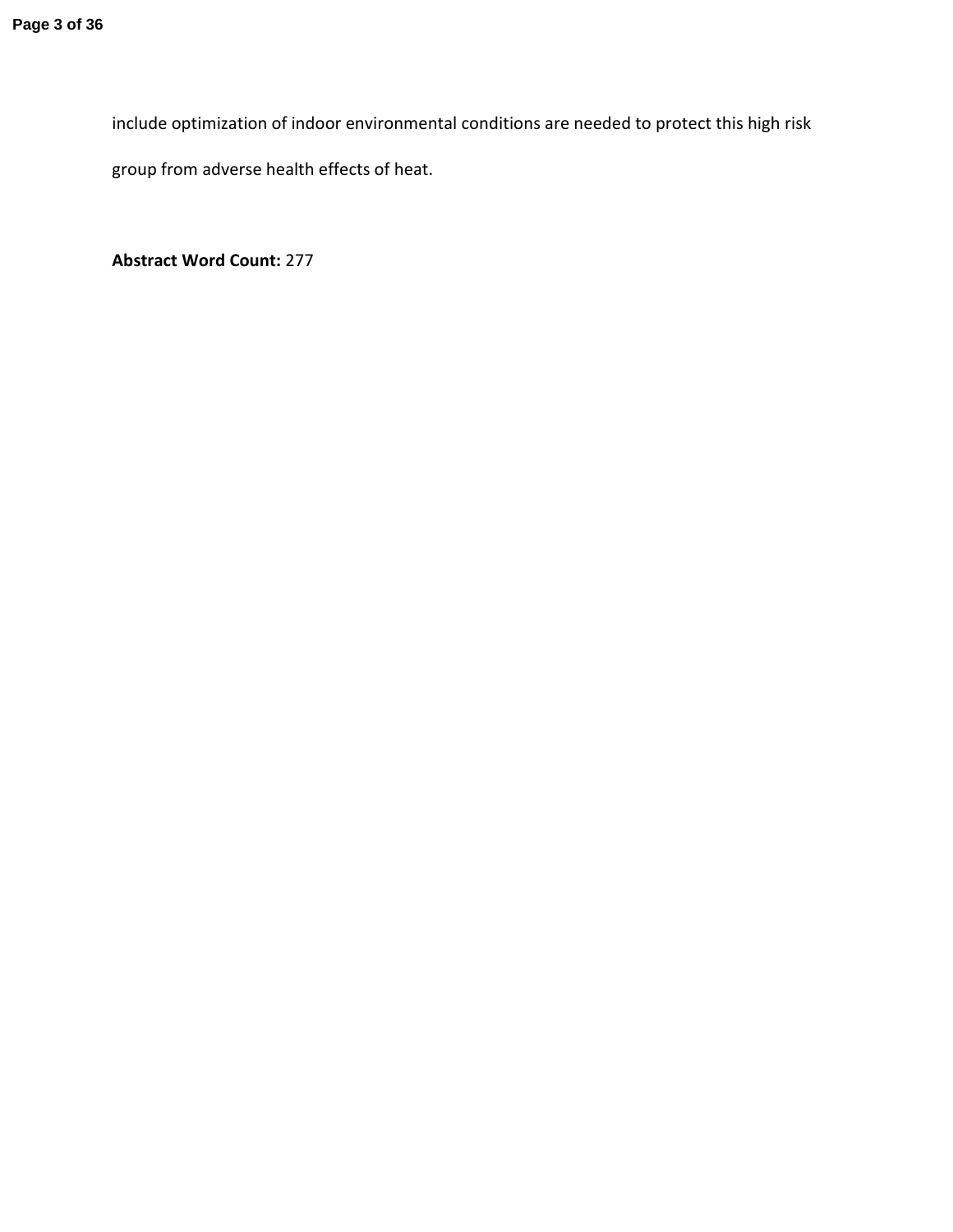Understanding health effects of climate change has been identified as a research priority by the American Thoracic Society and other leading health organizations (1-7). The anticipated increases in temperature are one aspect of climate change that has been associated with adverse health consequences. Global average temperatures are projected to increases by 1.4- 5.8% by the end of the century and heat waves are projected to be more frequent and intense and longer lasting.(8) It is critical to understand health implications of heat exposure to protect those at greatest risk.(9)

Previous population level studies have demonstrated that heat waves are associated with increases in mortality (10, 11) and that certain populations, including those with underlying respiratory and cardiac disease, are likely at increased risk (12, 13). Studies investigating impact of heat on morbidity using hospitalization and emergency visit records have also identified high risk subgroups.(14-17) To date, disease-specific indicators of morbidity have not been assessed and studies have rarely used individual-level exposure assessment(18). Very few studies have investigated the effect of indoor temperature on respiratory health and the interactive effect between indoor temperature and indoor air pollution is unknown. It is important to understand the effects of the indoor environment as individuals spend the majority of their time indoors and this is projected to increase in the context of climate change (8, 19). Further, there are actions that can reduce indoor heat exposure, such as air conditioning, cooling centers, and energy efficient building designs, and these can be deployed immediately at the individual and local level.

 In order to develop strategies to protect individuals from adverse consequences of heat exposure, it is necessary to improve our understanding of specific health consequences among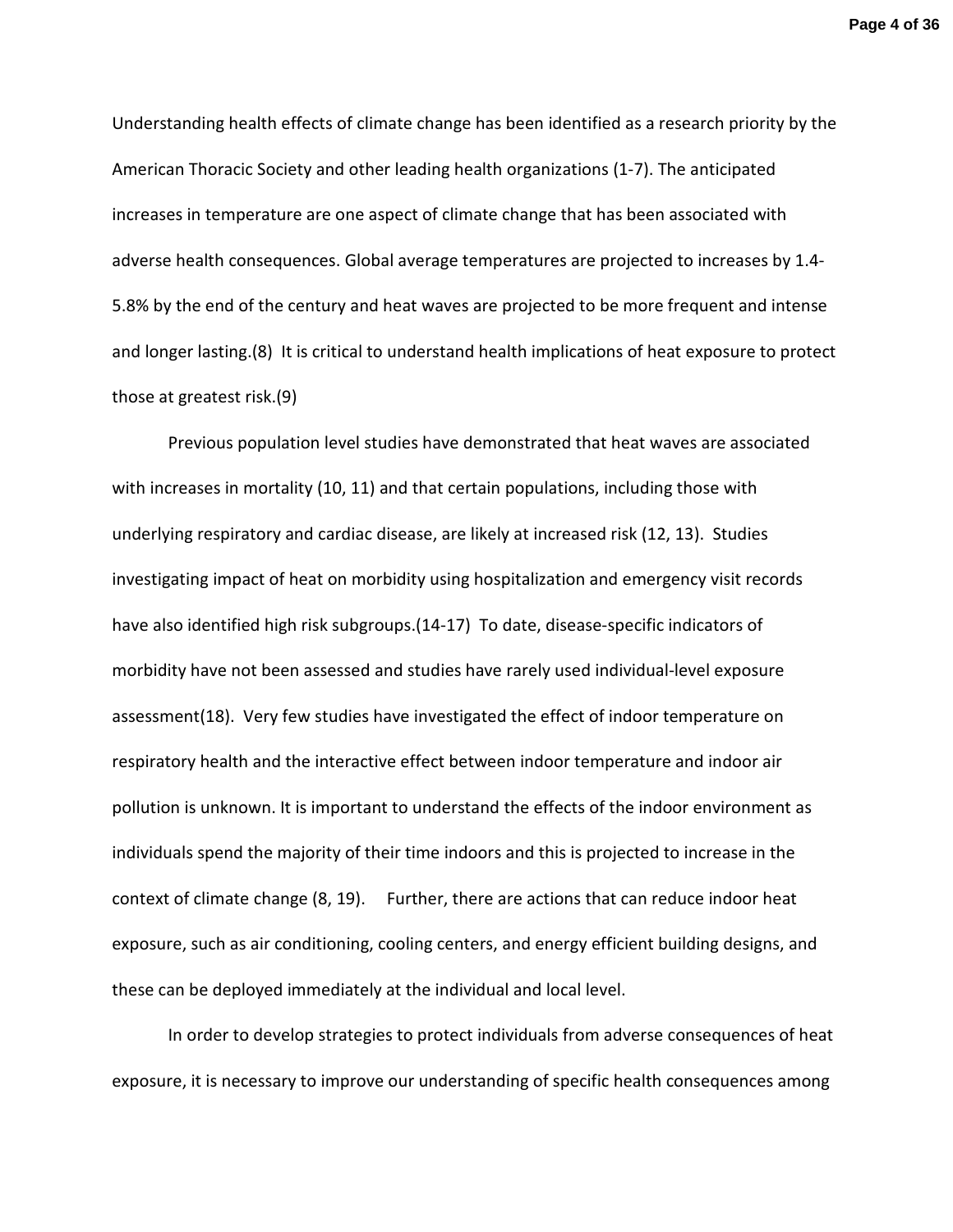high risk groups. In the present study, we sought to understand the health effects of heat among individuals with COPD, using disease-specific respiratory health outcomes. We hypothesized that 1) increases in indoor and outdoor temperature during the warmer months would be associated with increases in daily respiratory symptoms and rescue medication use and decreases in lung function among participants with COPD, and 2) increases in air pollution exposure would modify the effects of temperature, enhancing the detrimental effects of increases in temperature on these daily indicators of COPD morbidity.

# **Methods**

#### **Participant Recruitment and Study Design**

Participants provided written informed consent and the Johns Hopkins Medical Institutional Review Board approved the protocol. Participants and methods were previously described.(20) Briefly, participants were former smokers with COPD recruited from the Baltimore area and studied at baseline, 3 and 6 months as part of the COPD and Domestic Endotoxin Study. To determine health effects of heat, we restricted analysis to the warm weather season, defined as the time between the first and last day that the maximum outdoor temperature exceeded 90 degrees Fahrenheit (F) in Baltimore for each calendar year. Sixty-nine of 84 participants had monitoring during this warm weather season. Fifty –four had one week of monitoring and fifteen had two weeks of monitoring. Participants completed health and demographic questionnaires and spirometry was performed according to American Thoracic Society (ATS) criteria (21, 22).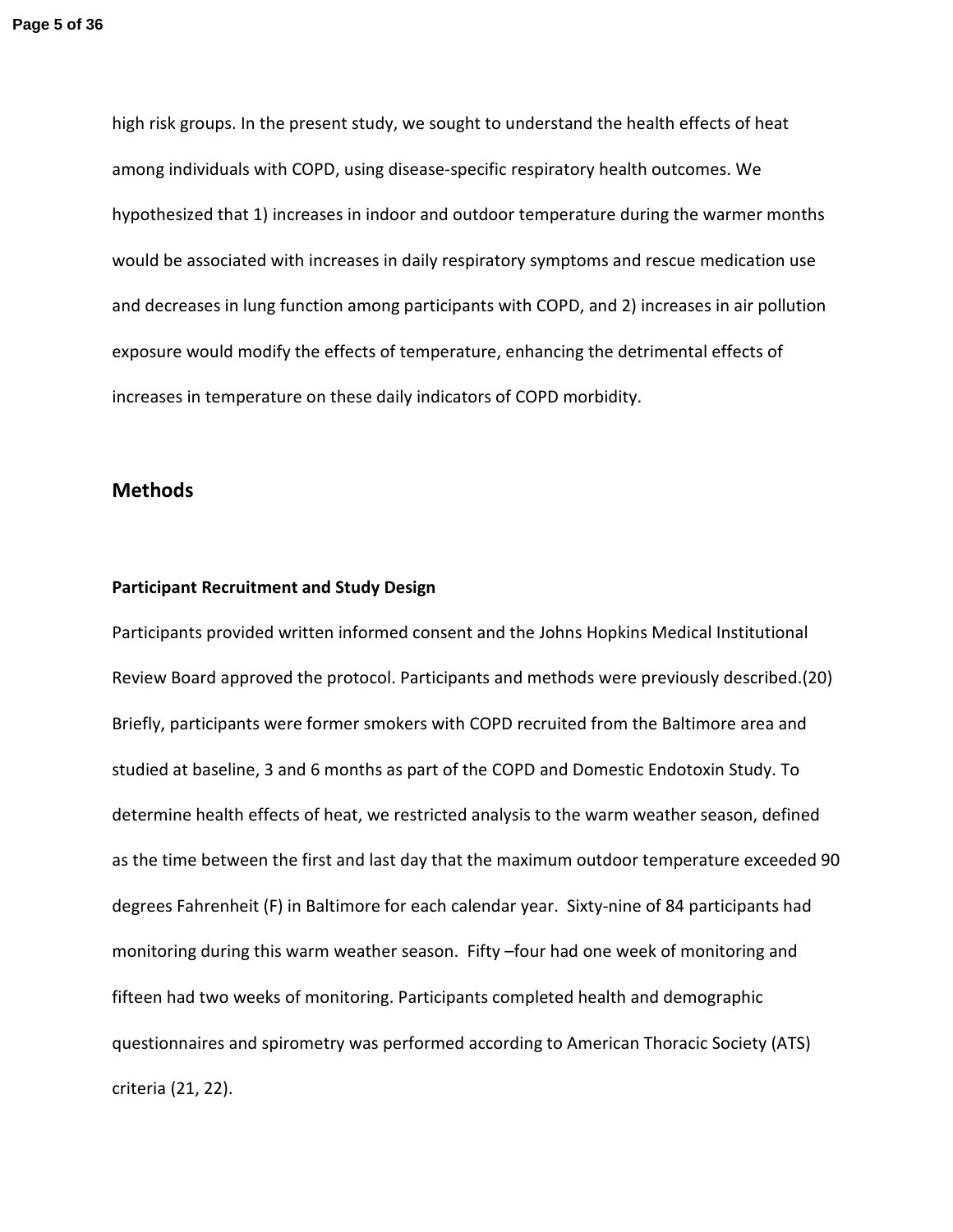**Page 6 of 36**

#### **Environmental Monitoring of Heat and Air Quality**

A home environmental assessment was completed, including a home inspection and continuous environmental monitoring over a one-week period to capture daily indoor temperature and humidity, and weekly particulate matter (PM) and nitrogen dioxide ( $NO<sub>2</sub>$ ). Participants completed a daily activity diary during the environmental monitoring period. Air sampling occurred in the main living area, identified as a room other than the bedroom where the participant reported spending the most time. Additional methods are provided in the online supplementary materials and a prior publication (21). Outdoor temperature, humidity, and pollution concentrations (PM,  $NO<sub>2</sub>$  and ozone) were obtained from publicly available datasets provided by National Oceanic and Atmospheric Administration (NOAA) and the Environmental Protection Agency (EPA) (Table E1).(23, 24)

#### **COPD Daily Respiratory Health Outcomes**

Participants performed daily questionnaires and spirometry during home environmental monitoring. The validated Breathlessness, Cough, and Sputum Scale (BCSS) contains three questions that each assess a symptom using a Likert-type scale ranging from 0 to 4. A change in total score of 0.3-0.4 is mild while a change of 1.0 is considered substantial (25). Handheld spirometry was also performed daily (PiKo-1, nSpire Health, Inc). Frequency of rescue inhaler medication use was captured in a daily diary as 0, 1, 2, 3 or >4 times daily.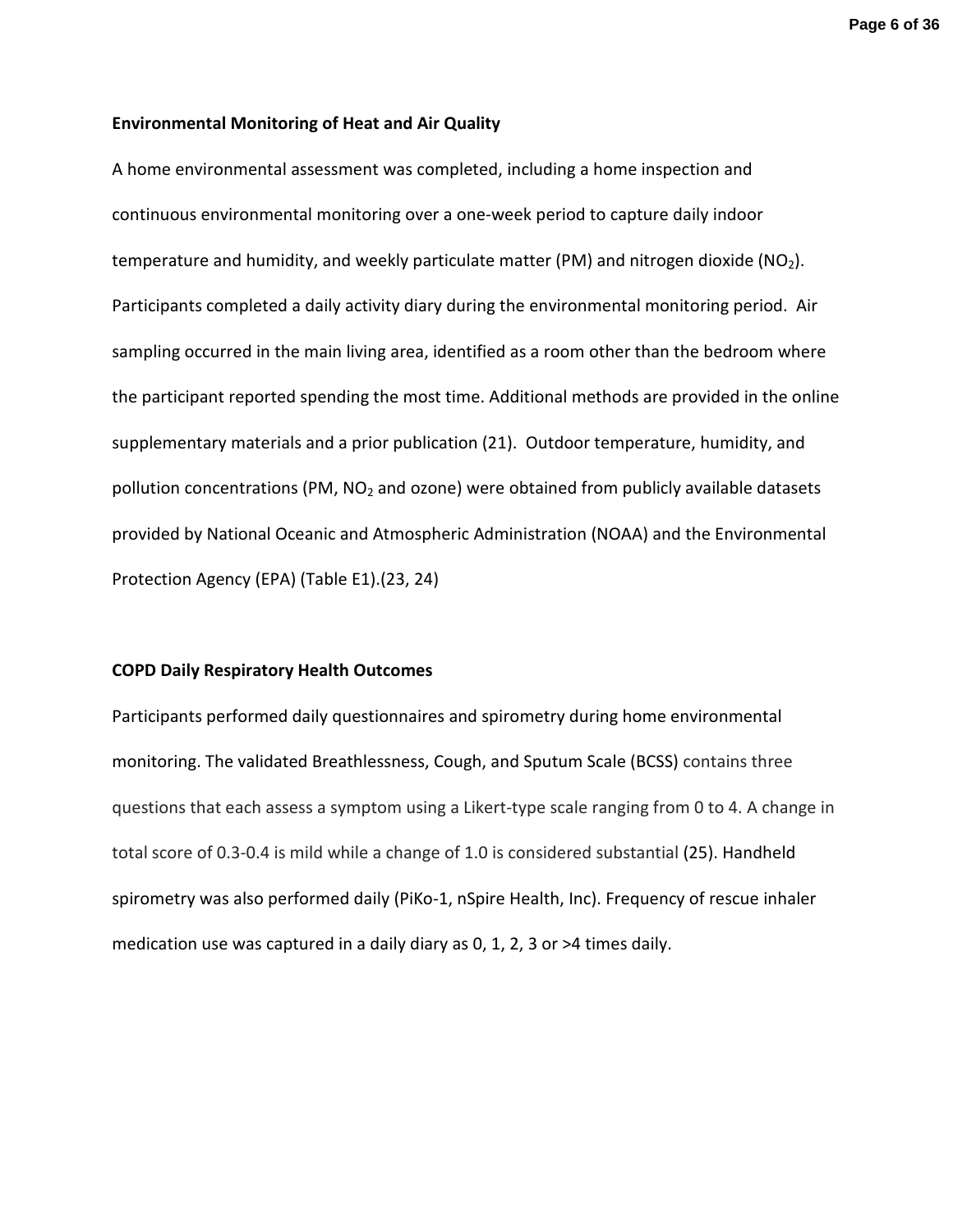#### **Statistical Analysis**

Descriptive statistics were analyzed using Spearman correlations, chi square tests, and t-tests. At each time point, daily maximum temperature was used as the primary exposure variables in generalized estimating equations models (22) to account for repeated measures. Models for indoor and outdoor temperature were run separately and adjusted for age, sex, education, visit (baseline, 3 or 6 months), and baseline percent predicted FEV<sub>1</sub>. Pack years of smoking were used to account for disease severity for models in which the primary outcome was lung function.

Models were constructed to account for pollutant concentrations; models of indoor temperature included indoor daily average humidity and weekly average indoor  $PM_{2.5}$  and  $NO<sub>2</sub>$ . Models of outdoor temperature included daily average outdoor humidity,  $PM_{2.5}$ , NO<sub>2</sub>, and ozone. Lag terms were created to assess same day and subsequent day health effects. To assess effect modification, interaction terms were created between pollution and temperature variables. To illustrate temperature effects at given pollution concentrations, models were used to calculate the outcomes of interest for pollutant concentrations at the  $25^{th}$ ,  $50^{th}$ , and  $75^{th}$ percentiles using average or mode values for other variables.

Interaction terms and stratified models were created to investigate whether time spent outdoors modified the effect of outdoor temperature on COPD. Sensitivity analyses were performed using the 95th percentile values of temperature rather than maximum values and excluding extreme outliers. Analyses were performed with Stata SE statistical software, version 11.0 (Stata Corp, College Station, TX). Statistical significance was defined as a p value less than 0.05.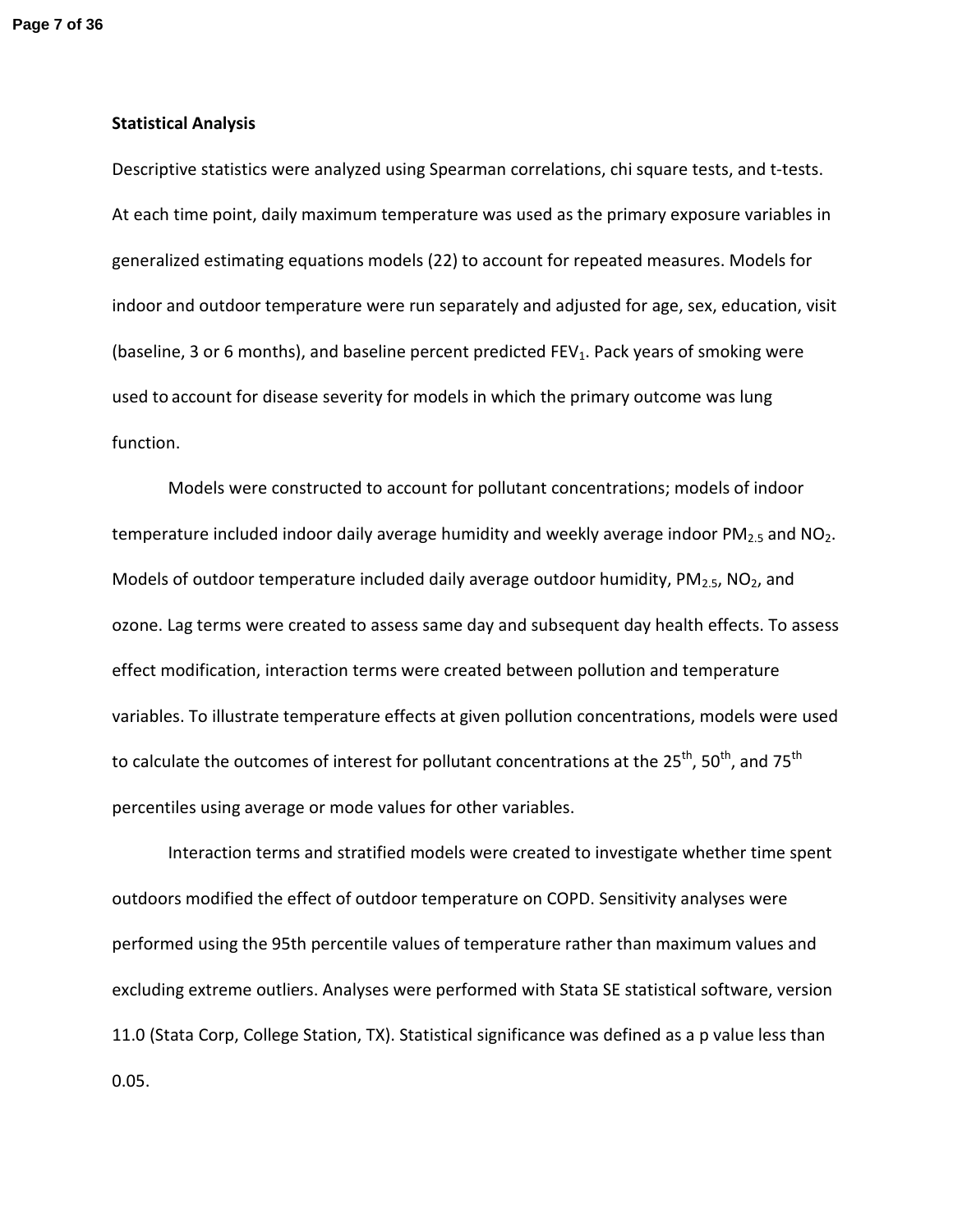# **Results**

Study participants were older individuals with moderate and severe COPD and impaired pulmonary function (Table 1). Between 2009 and 2011, there were 601 participant study days in the warm weather season. Participants spent a substantial amount of time indoors and only went outdoors on 46% of these days. On the days that participants went outdoors, the mean  $(+$ SD) time outdoors was 2.0 ( $\pm$  2.1) hours. The mean  $\pm$  (SD) daily maximum indoor and outdoor temperature were  $80 + 7^{\circ}$  F and  $85 + 9^{\circ}$  F, respectively (Figure 1). There was only moderate correlation between daily indoor and outdoor maximum temperatures (Spearman's rho= 0.44, p-value <0.01).

Eighty-five percent of participants had either central air conditioning or window units. Central air conditioning was reported to have been used on 50% of study days and window air conditioning unit use was reported on 18% of days. Participants reported that they did not use air conditioning at all on 37% of study days that occurred during the warm season. The maximum indoor temperature was lower on days that participants reported using central air conditioning compared to days that they did not (mean (SD) 81.4 (6.4) versus 79.0 (7.0)<sup>o</sup> F, respectively, P<0.01)

#### **Effect of Indoor Temperature on COPD Morbidity**

Increases in maximum daily indoor temperature were associated with increases in symptoms, measured using the Breathlessness, Cough, and Sputum Scale (BCSS), and with increases in frequency of rescue inhaler use. These associations persisted even after accounting for indoor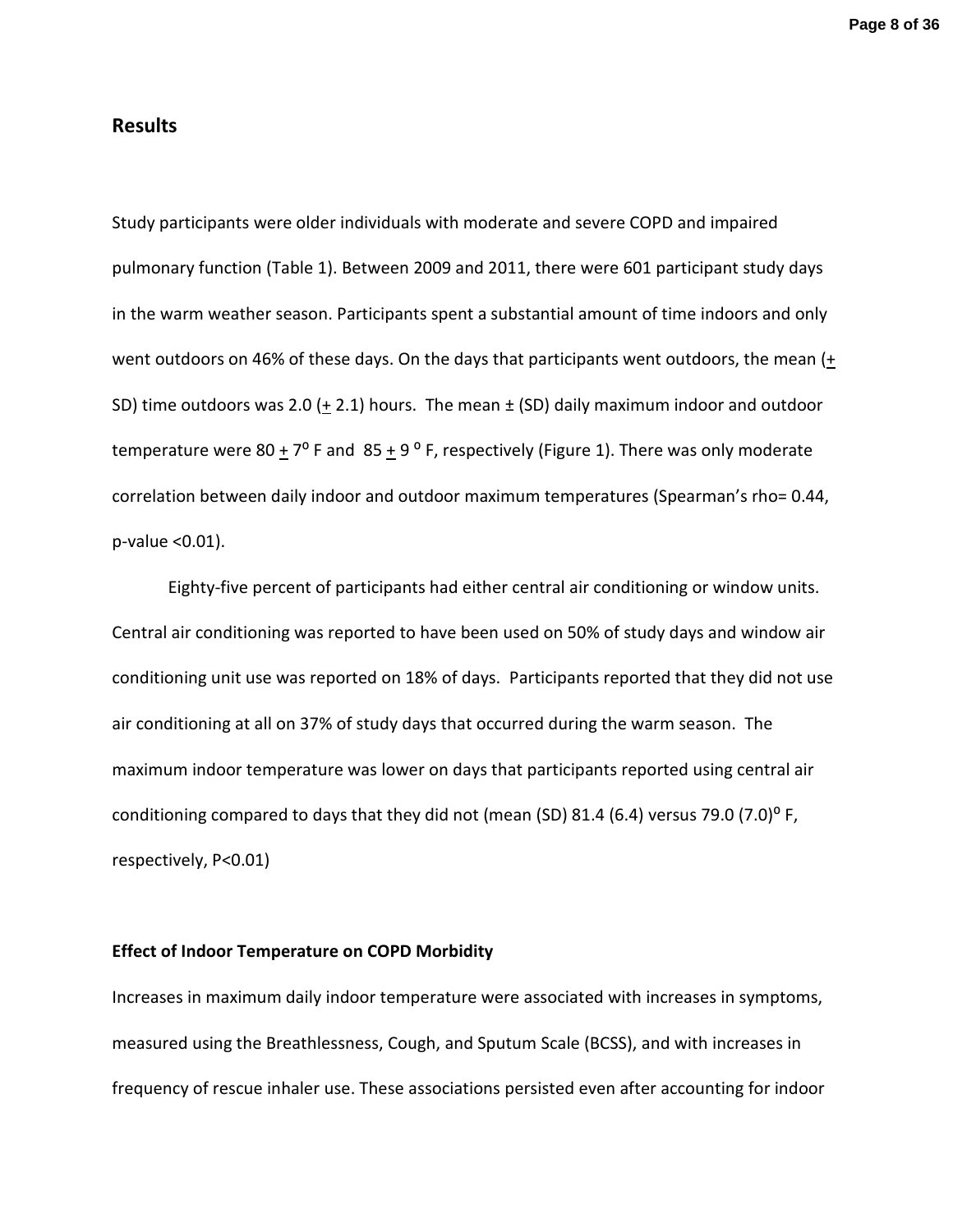pollutant concentrations, including indoor  $NO<sub>2</sub>$  and indoor  $PM<sub>2.5</sub>$ . For example, a 10 degree F increase in indoor temperature was associated with a 0.38 (95% CI 0.01-0.67; p-value = 0.01) increase in BCSS score, even after adjustment for indoor relative humidity,  $PM_{2.5}$ , and  $NO<sub>2</sub>$ . Inclusion of lag terms in these models suggested that increases in indoor temperatures had an immediate (same-day) effect and also an effect that was detectable at 1-2 days post-exposure.

We found no detectable effect of daily changes in indoor temperature on daily measurements of lung function, using either morning or evening  $FEV<sub>1</sub>$  (evening values shown in Table 2). Sensitivity analyses conducted excluding extreme temperature outliers (over 110° F) and using the 95<sup>th</sup> percentile value of daily indoor temperature yielded similar results (Table E2). Evaluation of interaction terms and stratified models suggested an enhanced effect of indoor temperature on use of rescue inhalers among participants that had more advanced COPD (coefficient 0.27, p-value 0.06 for FEV1 <50% predicted; coefficient 0.01, p-value 0.816 among those with FEV1  $\geq$  50% predicted; p-interaction 0.048) but did not suggest that disease severity influenced the effect of indoor heat on symptoms. Stratified models also suggested an enhanced effect of indoor temperature on symptoms and rescue inhaler use on days that participants did not go outdoors (Table E3).

## **Interactive Effect of Indoor Pollution and Indoor Temperature**

In models investigating the effect of indoor temperature on BCSS and on rescue inhaler use, significant positive interactions were detected between  $PM_{2.5}$  and temperature (interaction term p-value <0.001 in both models). Similarly, significant positive interactions were also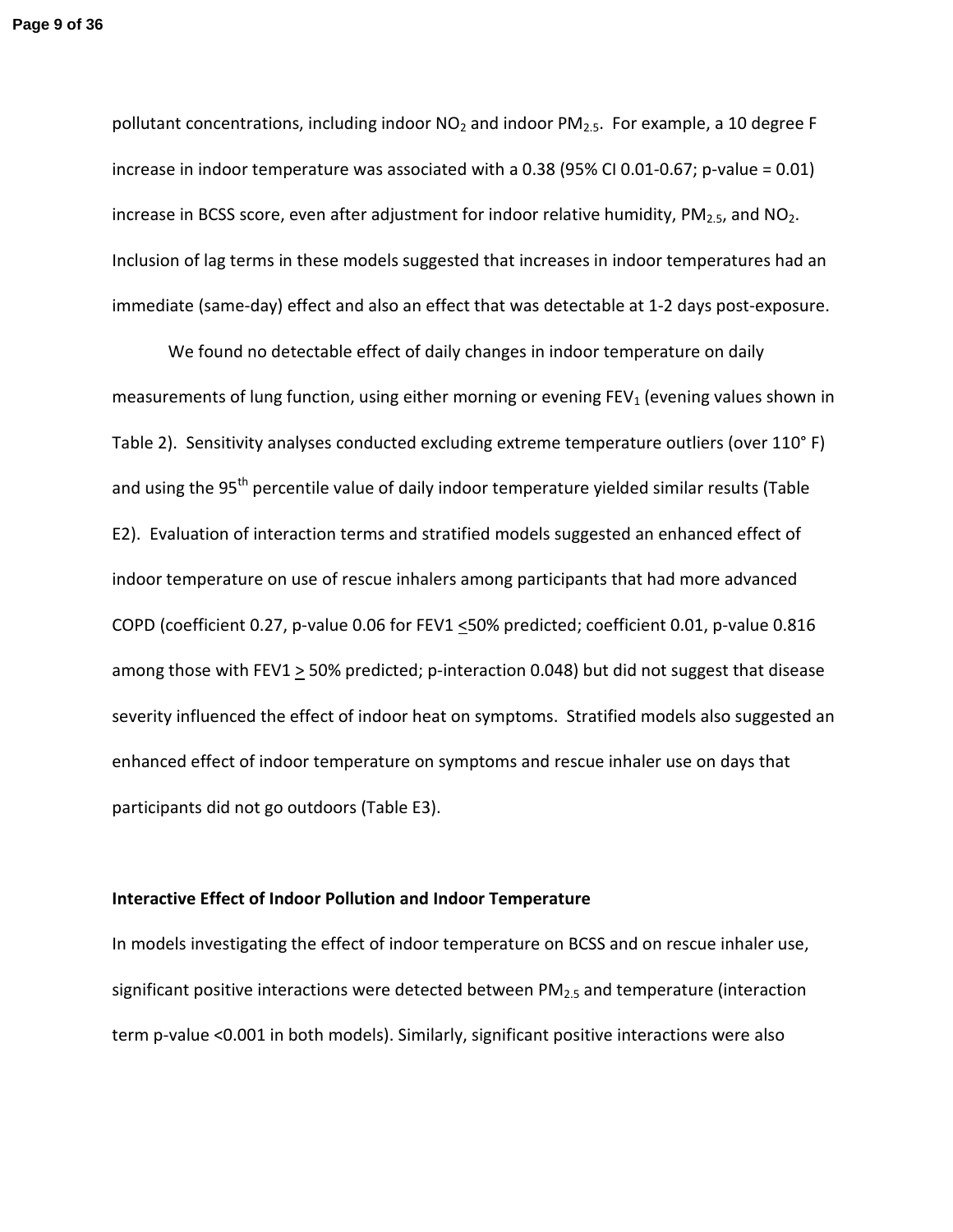**Page 10 of 36**

detected between indoor  $NO<sub>2</sub>$  and temperature (interaction term p-value <0.05 in BCSS model and <0.001 in rescue inhaler model).

To illustrate the positive interactive effect, Table 3 provides estimates of the effect a  $10^{\circ}$ F increase in temperature at given percentiles of indoor pollutant concentrations and demonstrates that the effect of temperature is larger with increasing indoor pollutant concentrations. For example, a participant residing in a home that had an indoor  $PM_{2.5}$ concentration at the 25th percentile of the study homes (5  $\mu$ g/m<sup>3</sup>) would experience an increased in BCSS score of 0.4 (indicative of a mild increase in symptoms) for every  $10^{\circ}$  F degree increase in indoor temperature while an individual in a home at the 75th percentile (16  $\mu$ g/m<sup>3</sup>) would experience an increase in BCSS of 1 (indicative of a severe increase in symptoms)(25). Models investigating lung function as the outcome did not demonstrate an interactive effect between indoor temperature and pollutants.

#### **Effect of Outdoor Temperature on COPD Morbidity**

Daily maximum outdoor temperature was not significantly associated with respiratory symptoms, rescue medication use, or lung function in the overall cohort (Table 4). As participants reported going outdoors on less than half of the study days in the warm weather season, we performed analyses stratified by days that participants reported going outdoors and assessed for interaction by time outdoors. Stratified models suggested a significant association between increasing outdoor temperature and respiratory symptoms on days that participants went outdoors. There were no statistically significant interactions between outdoor temperature and outdoor air pollutants, including  $PM_{2.5}$ ,  $NO<sub>2</sub>$ , and ozone (data not shown).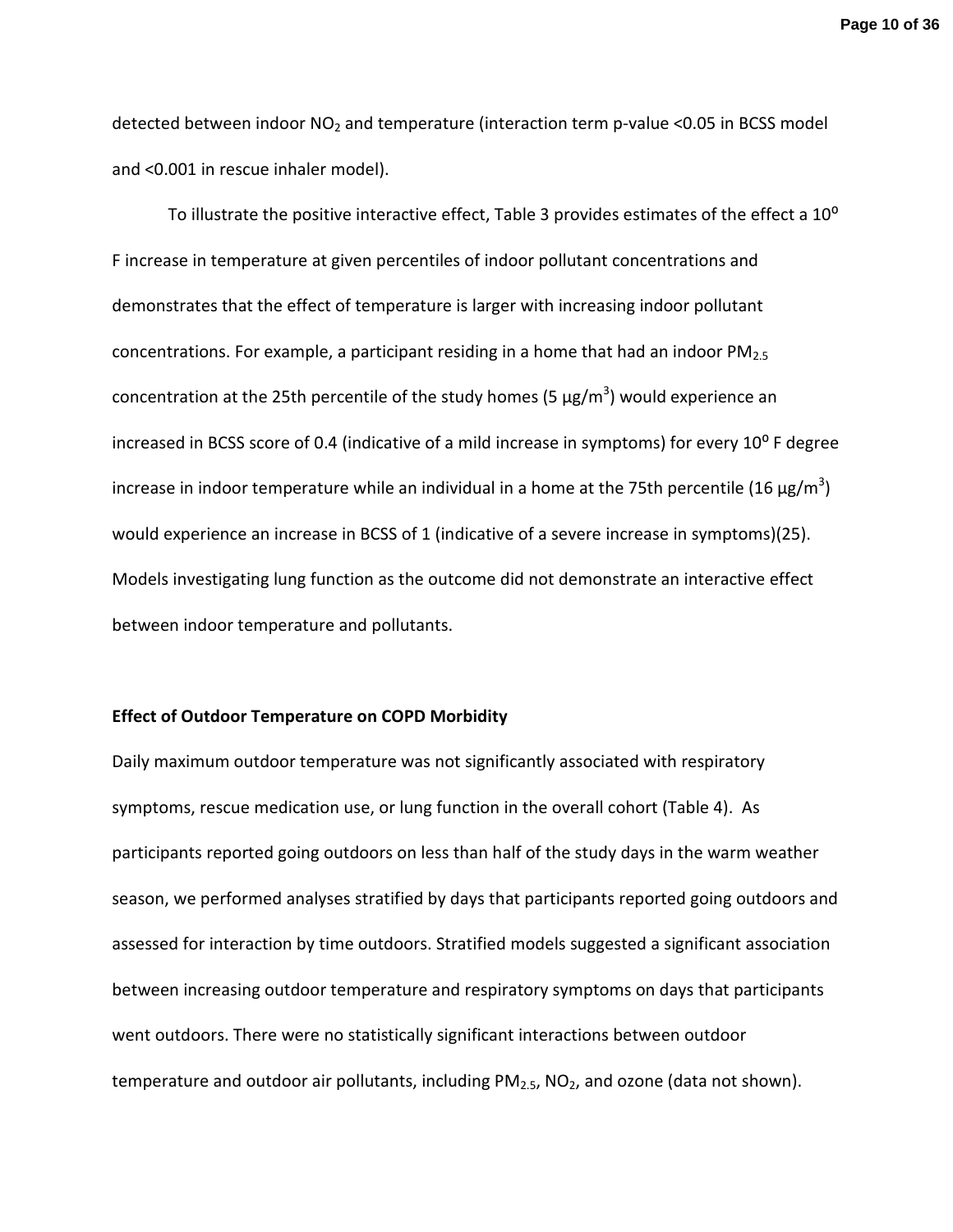# **Discussion**

The present study is among the first to describe the effect of heat exposure on disease-specific morbidity outcomes among those with COPD, a group that has been identified as high risk for detrimental health effects of heat, and the first to report an interactive effect between indoor temperature and indoor pollution.

In a cohort of participants with moderate to severe COPD, we found that increases in home indoor temperature during warmer weather were associated with increases in daily indicators of COPD morbidity, including respiratory symptoms and rescue inhaler medication use. There was a positive interaction between temperature and indoor air pollution, including  $PM<sub>2.5</sub>$  and NO<sub>2</sub>, such that the effect of indoor heat was greater in the presence of higher indoor air pollutant concentrations.

In this study population, participants spent a great deal of time indoors and ventured outdoors on only half of the study days. Outdoor temperature was associated with increased respiratory symptoms on these days. In the context of the anticipated increase in temperatures related to climate change, these findings suggest that adaptive strategies targeting the indoor environment provide an opportunity to minimize health risks for those with COPD.

Our results are consistent with and extend previous findings that have demonstrated adverse health consequences of heat exposure. Previous studies have largely used ambient data to assign exposure and linked this to population health effects with compelling results. Such studies have identified elderly individuals and those with underlying cardiac and respiratory diseases, including COPD, as at increased risk for adverse health effects of heat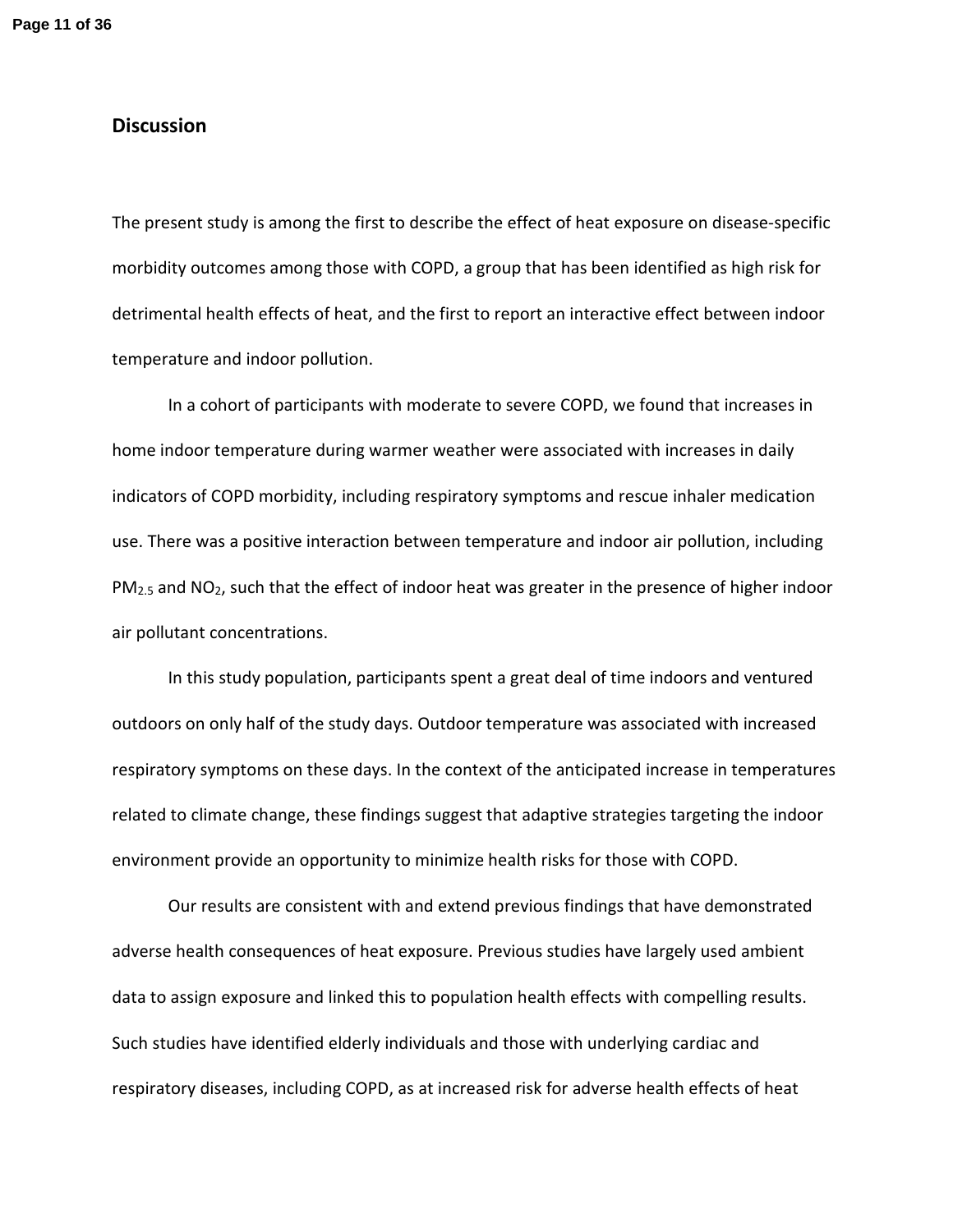exposure (12, 15, 26-29).

For example, a time series study across 12 US cities demonstrated increases in deaths attributable to COPD during hot weather with differences between hot and cold cities. In cold cities, hot temperatures were associated with an increase in the risk of death attributable to COPD by as much as 25% (12) with immediate, same-day effects. In hot cities, the effect of hot temperatures was attenuated and delayed with a 6% increase in COPD deaths at lags of 3 and 4 days.

A study in New York City examined COPD morbidity using hospitalization data and found that the same-day risk of COPD hospitalization increased by 7.6% for every one ºC increase above a threshold temperature of 29ºC (17) and that there was a detectable but smaller association between temperature and respiratory hospitalization when applying a 1-day lag.

Other studies have used Medicare data to provide estimates of effect that are representative of a broader portion of the U.S. population (30, 31). In a study that included 12.5 million elderly individuals in 213 urban US counties, there was a 4.7% increased risk of hospitalization for COPD for every 10<sup>o</sup>F increase in ambient temperature and findings were not attributable to air pollution health effects (30). Heat and respiratory hospitalizations were most strongly associated on the day of exposure in this study but the effect was still present and significant at a lag of 1 day and no longer detectable at 2 days. The ecologic design of such studies and the potential for bias due to measurement error in exposure assignment has been a limitation that is now addressed in the present study, which provides individual level data.

Researchers who previously investigated the interactive effect of temperature and air pollution reported mixed results with little evidence for differences in COPD outcomes. For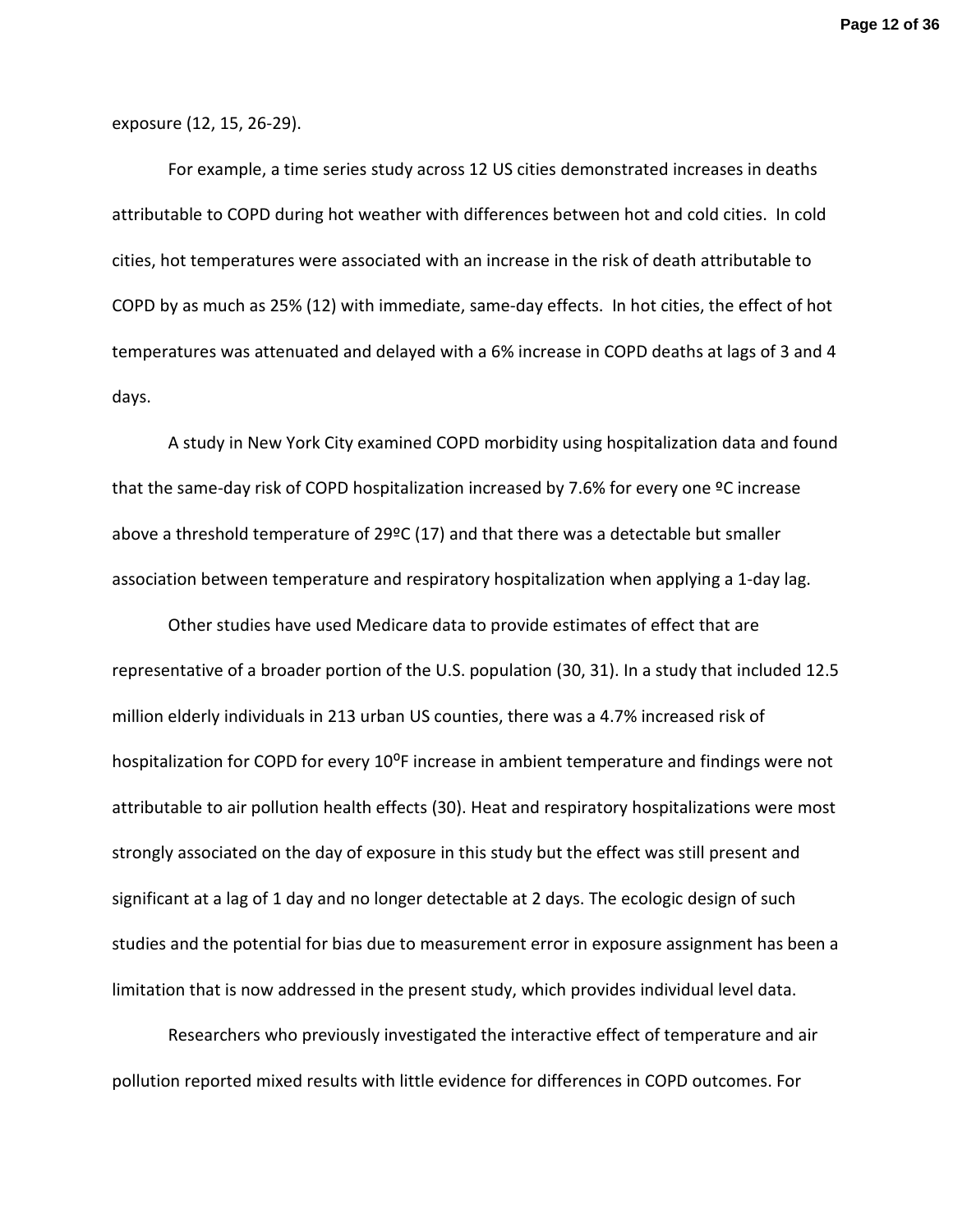example, in a study conducted in Brisbane Australia,  $PM_{10}$  modified the effect of temperature on respiratory hospital admissions but there was no interactive effect for respiratory emergency visits (32). Basu and colleagues examined temperature and mortality in California and did not find that pollution modified the effect of temperature (33). In a study of 9 European cities included in the EuroHEAT project, the effect of heat on overall mortality and cardiovascular mortality were increased on high  $PM_{10}$  and high ozone days but the interactive effect of these pollutants and heat on respiratory mortality was less evident (34).

Ren and colleagues analyzed data from 98 urban communities in the US National Morbidity, Mortality, and Air Pollution Study and found that ozone modified the risk for cardiovascular mortality. However, their results did not include respiratory mortality as an outcome measure. Zanobetti and coauthors studied 9 U.S. cities during the warm season and did find evidence that outdoor  $PM<sub>2.5</sub>$  or ozone modified the relationship between increasing outdoor temperature and risk of death (35).

In the present study, we did not find an interaction between the effects of outdoor temperature and ozone or PM. However, there was a consistent signal demonstrating that increases in indoor pollution enhanced the adverse effect of increasing indoor temperature on COPD symptoms and rescue medication use. To our knowledge, this is the first study to report interactive effects of indoor temperature and air pollution on COPD morbidity.

Previous studies linking outdoor heat with hospitalization or death have demonstrated same-day health effects of heat exposure or lag times of one day (15). Our findings suggest the health effect of indoor heat exposure is immediate and may persist for one to two days. While the mechanisms of health effects in COPD remain incompletely understood, proposed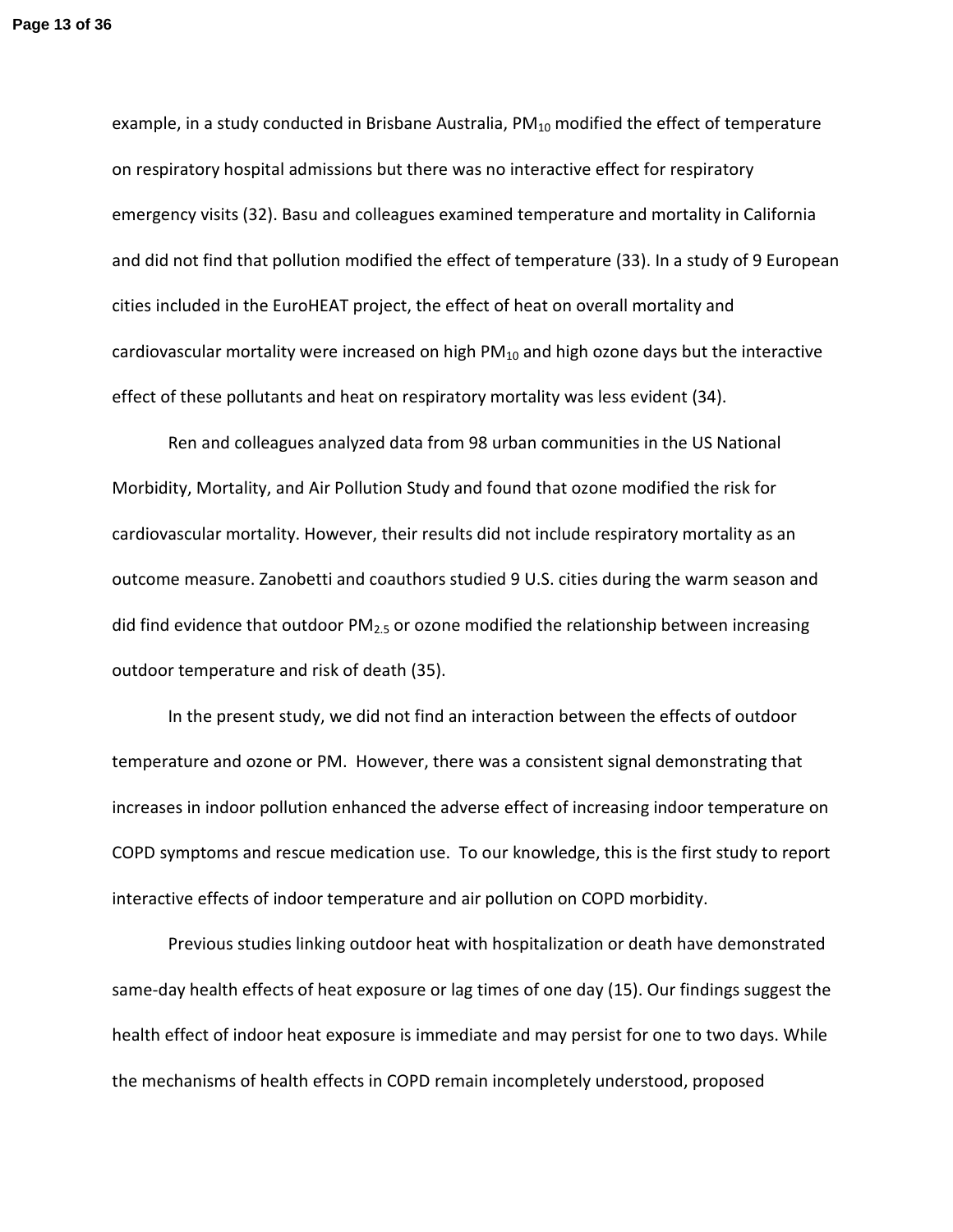**Page 14 of 36**

mechanisms include both thermoregulatory responses(36) and bronchoconstrictive effects of heat.

Patients with COPD may have impaired ability to respond to heat stress. It has been proposed that heatstroke leads to increases in intravascular coagulation due to release of Il-1 or IL-6 into the systemic circulation with activation of microvascular thrombosis which may trigger a respiratory distress syndrome (37, 38). Studies in asthma suggest that breathing hot humid air may result in bronchoconstriction and increased airways resistance that is mediated via cholinergic pathways (39, 40). We did not detect an association between indoor heat and FEV<sub>1</sub>. This may suggest that either that bronchoconstriction did not impact the airways resistance captured by the  $FEV<sub>1</sub>$  outcome measurement or that bronchoconstriction was not the mechanism by which participants were affected by heat.

### **Limitations**

As this study was limited to the Baltimore region, the results may not be generalizable to other areas of the country. We used education as an indicator of socioeconomic status as household income was not reflective of socioeconomic status in our largely retired population and this approach may have resulted in some misclassification of socioeconomic status. Indoor air monitoring did not include ozone as previous studies in Baltimore city have documented that this exposure is typically low in homes (41).

While each participant had comprehensive and daily characterization of the indoor environment and COPD health outcomes, outdoor measurements of temperature and pollutant concentrations were obtained from central site monitors, which may have resulted in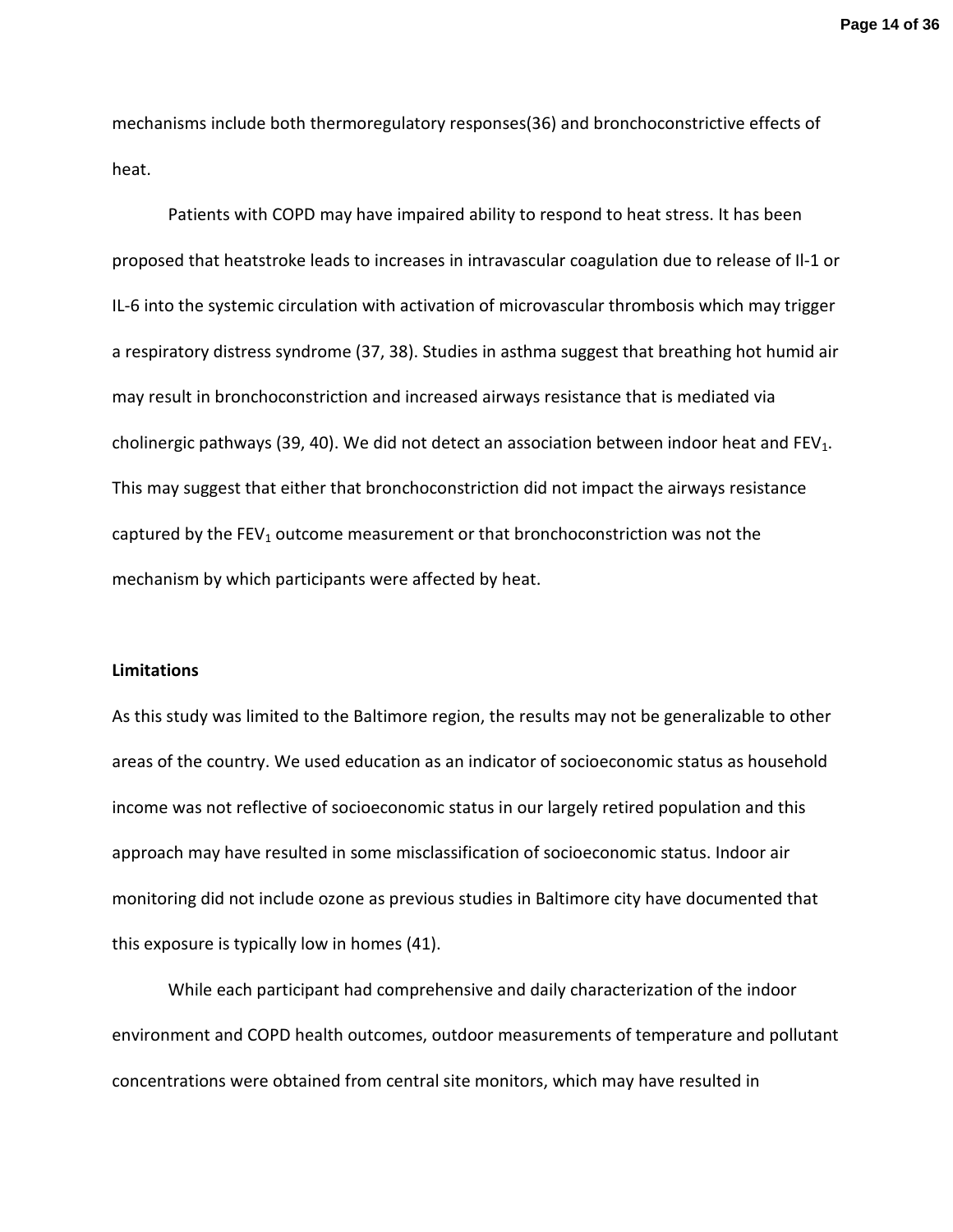measurement error in assigning outdoor exposure to each individual. This may have contributed to the weaker associations between outdoor temperature and COPD morbidity although the daily activity diary data would suggest that the small amount of time spent outdoors was also a key contributing factor.

#### **Conclusions**

Findings of the present study suggest that additional indoor cooling may improve COPD respiratory health during warmer months and that consideration should be given when traveling outdoors in warmer weather. Further, our findings that increases in indoor air pollution exaggerated adverse health effects of indoor heat exposure highlight the opportunity to improve COPD health through optimization of the indoor environment. The participants with COPD in this study spent the overwhelming majority of their time indoors during warm weather days.

Although 86% of participants had some form of air conditioning available, air conditioning was not used on 37% of study days. While we did not find that education level was associated with the use of air conditioning, we were limited in our ability to understand the extent to which use of air conditioning was influenced by financial hardship.

Addressing barriers to air conditioning use may have potential health benefit for those with COPD and future studies may be needed to fully elucidate the impact of air conditioning use on respiratory health in COPD. However, while air conditioning may provide a short-term solution for this high risk group(42), it is not without consequences. The use of air conditioning ultimately contributes to the cycle that perpetuates climate change and the steady rise in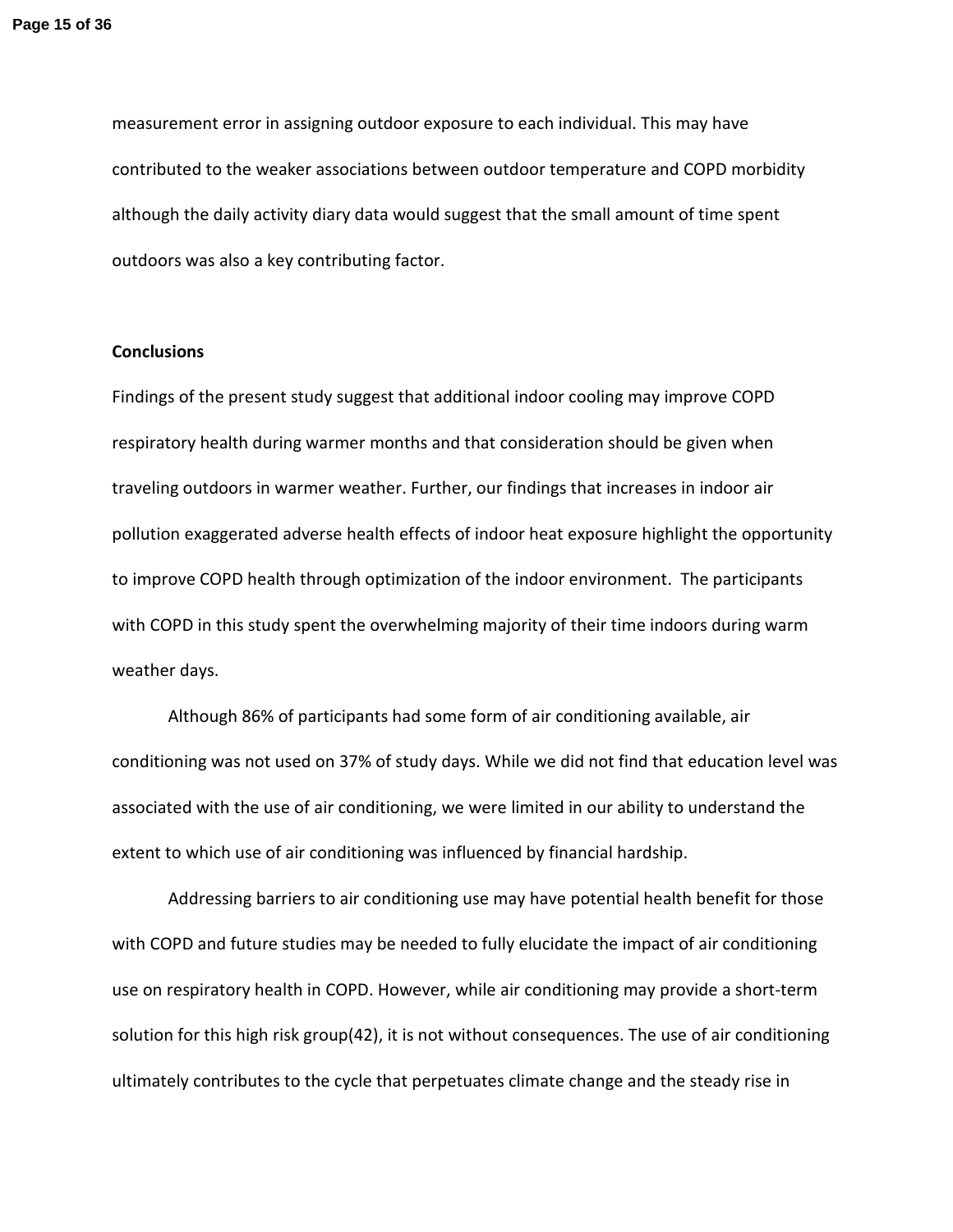outdoor temperatures.(43) Further, the associated costs are problematic for disadvantaged populations in the United States and around the world.

Ultimately, in addition to adaptive strategies at the individual and population level, mitigation strategies are needed at a policy level to intercept the alarming rise in outdoor temperatures. To effectively address this will require the interdisciplinary work of urban planners, public health, engineers, economists and climate scientists in addition to medical practitioners to provide the foundation for such policy.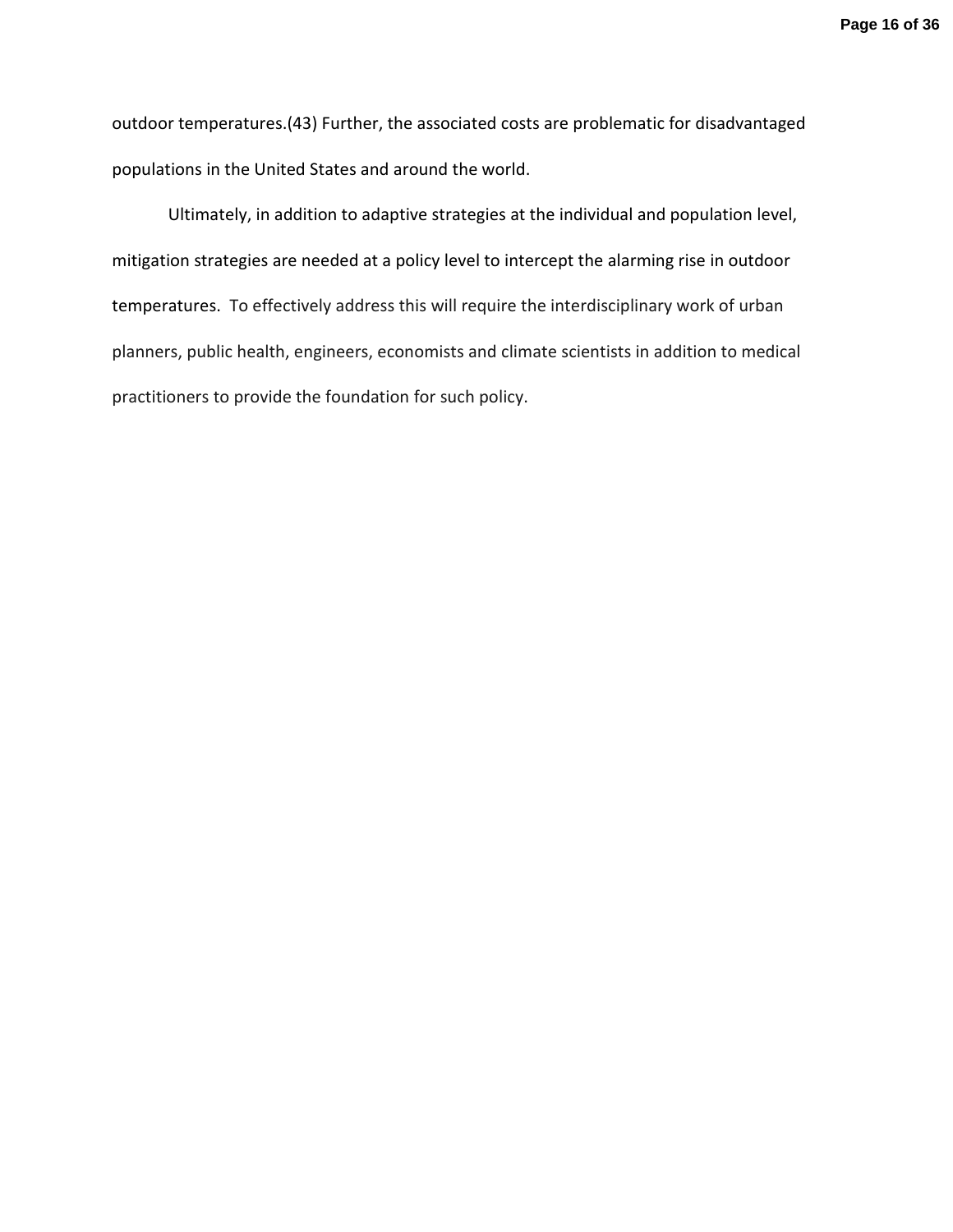# **Acknowledgements:**

The authors thank the study participants and the study staff for their contributions.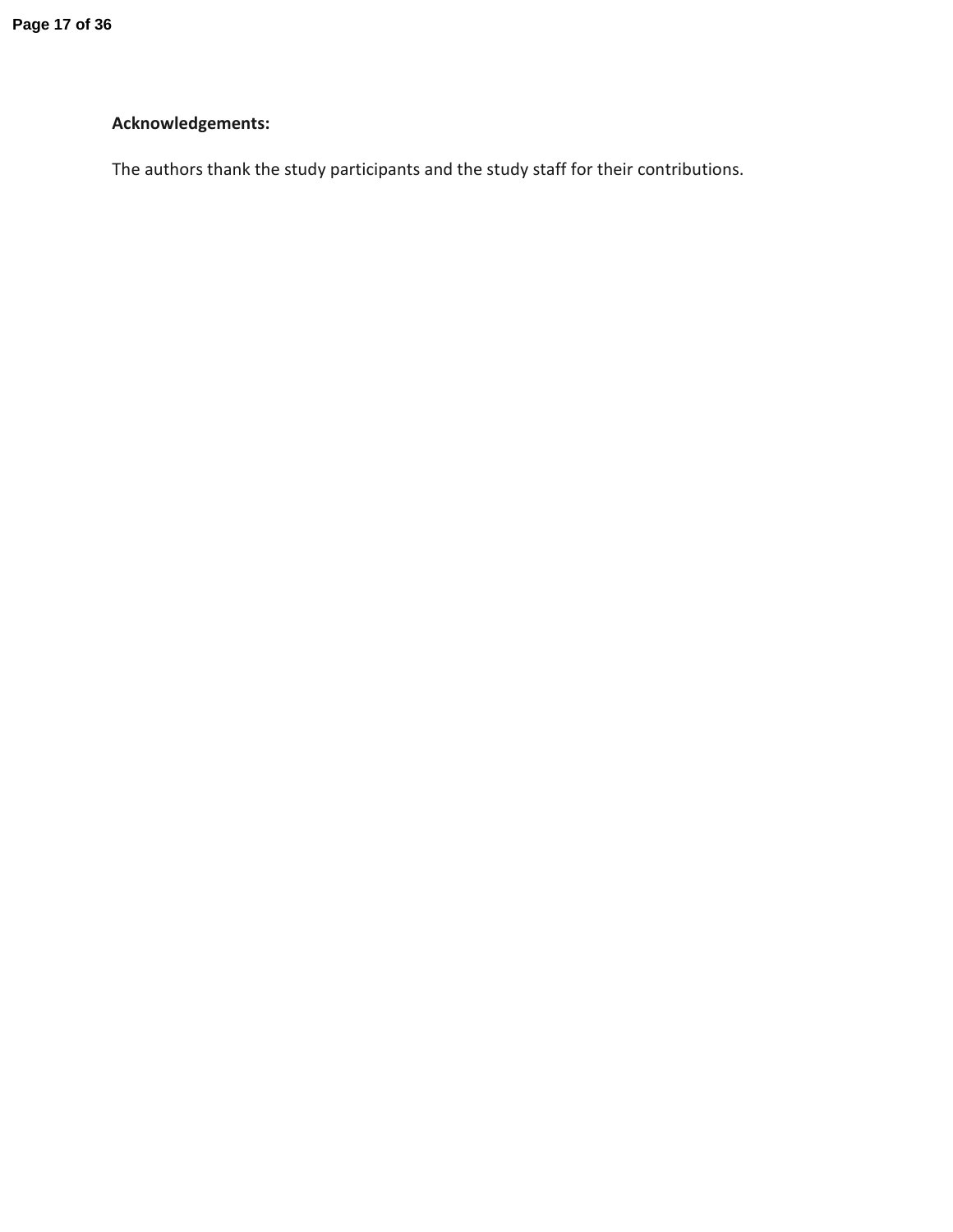# **References**

- 1. Portier CH, Thigpen Tart K, Carter SR, Dilworth CH, Grambsch AE, Gohlke J, Hess J, Howard SN, Luber G, Lutz JT, et al. A Human Heath Perspective on Climate Change: A Report Outlining the Research Needs on the Human Health Effects of Climate Change. 2010. Research Triangle Park, NC, Environmental Health Perspectives/National Institute of Environmental Health Sciences. doi:10.1289/ehp.1002272. *Proc Am Thorac Soc* 2015.
- 2. Huang C, Street R, Chu C. Adapting to climate change. *JAMA* 2015; 313: 727.
- 3. Pinkerton KE, Rom WN, Akpinar-Elci M, Balmes JR, Bayram H, Brandli O, Hollingsworth JW, Kinney PL, Margolis HG, Martin WJ, Sasser EN, Smith KR, Takaro TK. An official American Thoracic Society workshop report: Climate change and human health. *Proc Am Thorac Soc*  2012; 9: 3-8.
- 4. World Health Organization. *Atlas of health and climate*. World Health Organization, Geneva. 2012. Available at http://www.who.int/globalchange/publications/atlas/report/en/. Accessed January 18, 2016.
- 5. Bernstein AS, Rice MB. Lungs in a warming world: climate change and respiratory health. *Chest* 2013; 143: 1455-1459.
- 6. Crowley RA, Health, Public Policy Committee of the American College of P. Climate Change and Health: A Position Paper of the American College of Physicians. *Ann Intern Med* 2016.
- 7. Patz JA, Frumkin H, Holloway T, Vimont DJ, Haines A. Climate change: challenges and opportunities for global health. *JAMA* 2014; 312: 1565-1580.
- 8. Meehl GA, Tebaldi C. More intense, more frequent, and longer lasting heat waves in the 21st century. *Science* 2004; 305: 994-997.
- 9. Kovats RS, Hajat S. Heat stress and public health: a critical review. *Annu Rev Public Health*  2008; 29: 41-55.
- 10. Robine JM, Cheung SL, Le RS, Van OH, Griffiths C, Michel JP, Herrmann FR. Death toll exceeded 70,000 in Europe during the summer of 2003. *C R Biol* 2008; 331: 171-178.
- 11. Whitman S, Good G, Donoghue ER, Benbow N, Shou W, Mou S. Mortality in Chicago attributed to the July 1995 heat wave. *Am J Public Health* 1997; 87: 1515-1518.
- 12. Braga AL, Zanobetti A, Schwartz J. The effect of weather on respiratory and cardiovascular deaths in 12 U.S. cities. *Environ Health Perspect* 2002; 110: 859-863.
- 13. Basu R. High ambient temperature and mortality: a review of epidemiologic studies from 2001 to 2008. *Environ Health* 2009; 8: 40.
- 14. Turner LR, Barnett AG, Connell D, Tong S. Ambient temperature and cardiorespiratory morbidity: a systematic review and meta-analysis. *Epidemiology* 2012; 23: 594-606.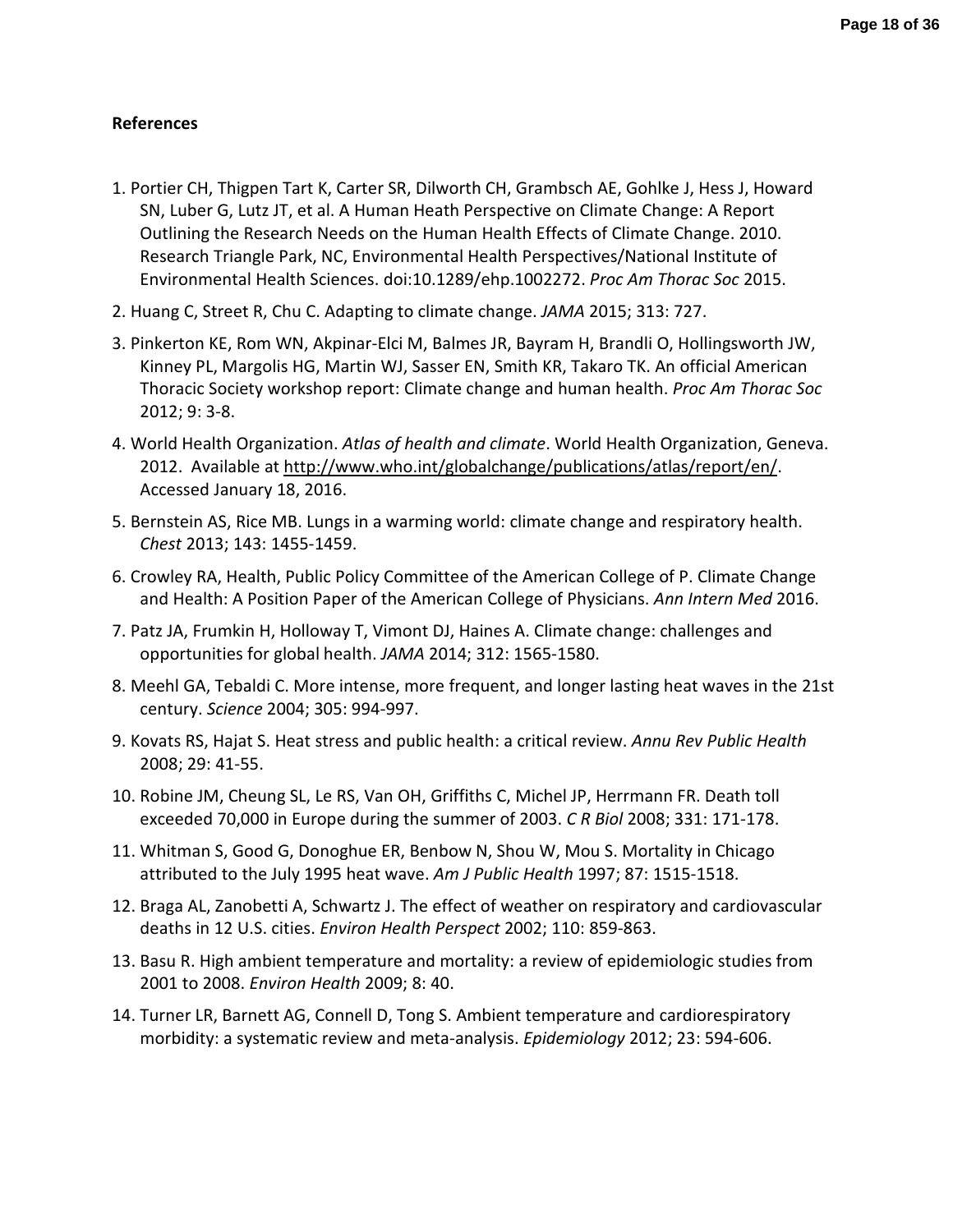- 15. Anderson GB, Dominici F, Wang Y, McCormack MC, Bell ML, Peng RD. Heat-related emergency hospitalizations for respiratory diseases in the Medicare population. *Am J Respir Crit Care Med* 2013; 187: 1098-1103.
- 16. Michelozzi P, Accetta G, De Sario M, D'Ippoliti D, Marino C, Baccini M, Biggeri A, Anderson HR, Katsouyanni K, Ballester F, Bisanti L, Cadum E, Forsberg B, Forastiere F, Goodman PG, Hojs A, Kirchmayer U, Medina S, Paldy A, Schindler C, Sunyer J, Perucci CA, Group PC. High temperature and hospitalizations for cardiovascular and respiratory causes in 12 European cities. *Am J Respir Crit Care Med* 2009; 179: 383-389.
- 17. Lin S, Luo M, Walker RJ, Liu X, Hwang SA, Chinery R. Extreme high temperatures and hospital admissions for respiratory and cardiovascular diseases. *Epidemiology* 2009; 20: 738-746.
- 18. Basu R, Samet JM. An exposure assessment study of ambient heat exposure in an elderly population in Baltimore, Maryland. *Environ Health Perspect* 2002; 110: 1219-1224.
- 19. National Research Council. *Climate Change, the Indoor Environment, and Health*. Washington, DC: The National Academies Press, 2011. *Climate Change, the Indoor Environment, and Health* 2015.
- 20. Hansel NN, McCormack MC, Belli AJ, Matsui EC, Peng RD, Aloe C, Paulin L, Williams DL, Diette GB, Breysse PN. In-home air pollution is linked to respiratory morbidity in former smokers with chronic obstructive pulmonary disease. *Am J Respir Crit Care Med* 2013; 187: 1085-1090.
- 21. Hankinson JL, Odencrantz JR, Fedan KB. Spirometric reference values from a sample of the general U.S. population. *Am J Respir Crit Care Med* 1999; 159: 179-187.
- 22. Miller MR, Hankinson J, Brusasco V, Burgos F, Casaburi R, Coates A, Crapo R, Enright P, van der Grinten CP, Gustafsson P, Jensen R, Johnson DC, MacIntyre N, McKay R, Navajas D, Pedersen OF, Pellegrino R, Viegi G, Wanger J. Standardisation of spirometry. *Eur Respir J*  2005; 26: 319-338.
- 23. National Oceanic and Atmospheric Administration. National Centers for Environmental Information. Available from: http://www.nodc.noaa.gov/General/temperature.html. Accessed last January 18, 2016.
- 24. United States Environmental Protecation Agency. Air Quality System database. Available from: https://aqs.epa.gov/api. Accessed last January 18, 2016.
- 25. Leidy NK, Rennard SI, Schmier J, Jones MK, Goldman M. The breathlessness, cough, and sputum scale\*: The development of empirically based guidelines for interpretation. *CHEST Journal* 2003; 124: 2182-2191.
- 26. Anderson BG, Bell ML. Weather-related mortality: how heat, cold, and heat waves affect mortality in the United States. *Epidemiology (Cambridge, Mass )* 2009; 20: 205-213.
- 27. Zanobetti A, O'Neill MS, Gronlund CJ, Schwartz JD. Summer temperature variability and long-term survival among elderly people with chronic disease. *Proc Natl Acad Sci U S A*  2012; 109: 6608-6613.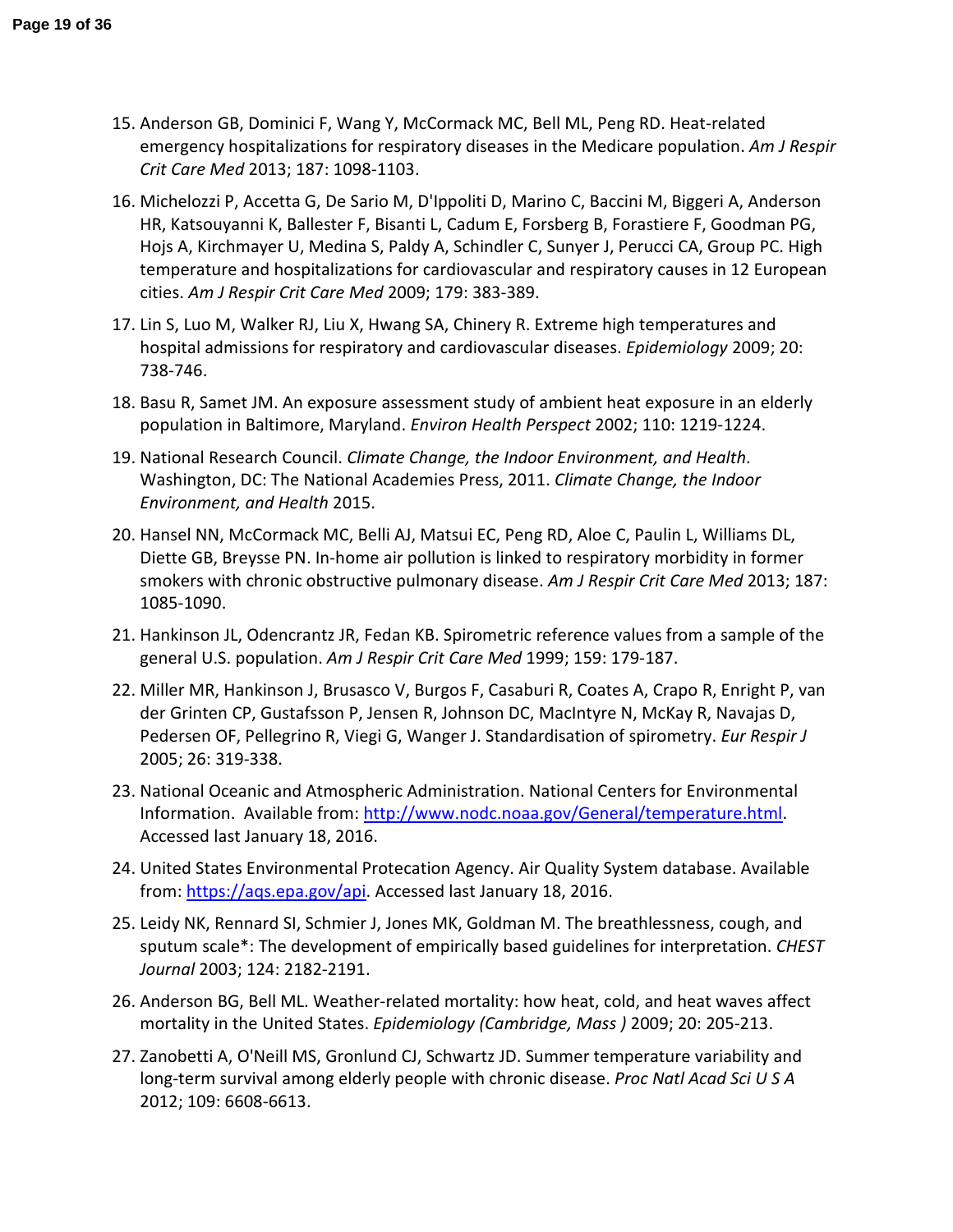- 28. Monteiro A, Carvalho V, Oliveira T, Sousa C. Excess mortality and morbidity during the July 2006 heat wave in Porto, Portugal. *International journal of biometeorology* 2013; 57: 155- 167.
- 29. Liu L, Breitner S, Pan X, Franck U, Leitte AM, Wiedensohler A, von Klot S, Wichmann HE, Peters A, Schneider A. Associations between air temperature and cardio-respiratory mortality in the urban area of Beijing, China: a time-series analysis. *Environmental health : a global access science source* 2011; 10: 51.
- 30. Anderson GB, Dominici F, Wang Y, McCormack MC, Bell ML, Peng RD. Heat-related emergency hospitalizations for respiratory diseases in the Medicare population. *Am J Respir Crit Care Med* 2013; 187: 1098-1103.
- 31. Gronlund CJ, Zanobetti A, Schwartz JD, Wellenius GA, O'Neill MS. Heat, heat waves, and hospital admissions among the elderly in the United States, 1992-2006. *Environmental health perspectives* 2014; 122: 1187-1192.
- 32. Ren C, Williams GM, Tong S. Does particulate matter modify the association between temperature and cardiorespiratory diseases? *Environ Health Perspect* 2006; 114: 1690- 1696.
- 33. Basu R, Feng WY, Ostro BD. Characterizing temperature and mortality in nine California counties. *Epidemiology* 2008; 19: 138-145.
- 34. Analitis A, Michelozzi P, D'Ippoliti D, De'Donato F, Menne B, Matthies F, Atkinson RW, Iniguez C, Basagana X, Schneider A, Lefranc A, Paldy A, Bisanti L, Katsouyanni K. Effects of heat waves on mortality: effect modification and confounding by air pollutants. *Epidemiology* 2014; 25: 15-22.
- 35. Zanobetti A, Schwartz J. Temperature and mortality in nine US cities. *Epidemiology* 2008; 19: 563-570.
- 36. Kenny GP, Yardley J, Brown C, Sigal RJ, Jay O. Heat stress in older individuals and patients with common chronic diseases. *CMAJ* 2010; 182: 1053-1060.
- 37. el-Kassimi FA, Al-Mashhadani S, Abdullah AK, Akhtar J. Adult respiratory distress syndrome and disseminated intravascular coagulation complicating heat stroke. *Chest* 1986; 90: 571- 574.
- 38. Malik AB, Johnson A, Tahamont MV, van der Zee H, Blumenstock FA. Role of blood components in mediating lung vascular injury after pulmonary vascular thrombosis. *Chest*  1983; 83: 21S-24S.
- 39. Hayes D, Jr., Collins PB, Khosravi M, Lin RL, Lee LY. Bronchoconstriction triggered by breathing hot humid air in patients with asthma: role of cholinergic reflex. *Am J Respir Crit Care Med* 2012; 185: 1190-1196.
- 40. Aitken ML, Marini JJ. Effect of heat delivery and extraction on airway conductance in normal and in asthmatic subjects. *Am Rev Respir Dis* 1985; 131: 357-361.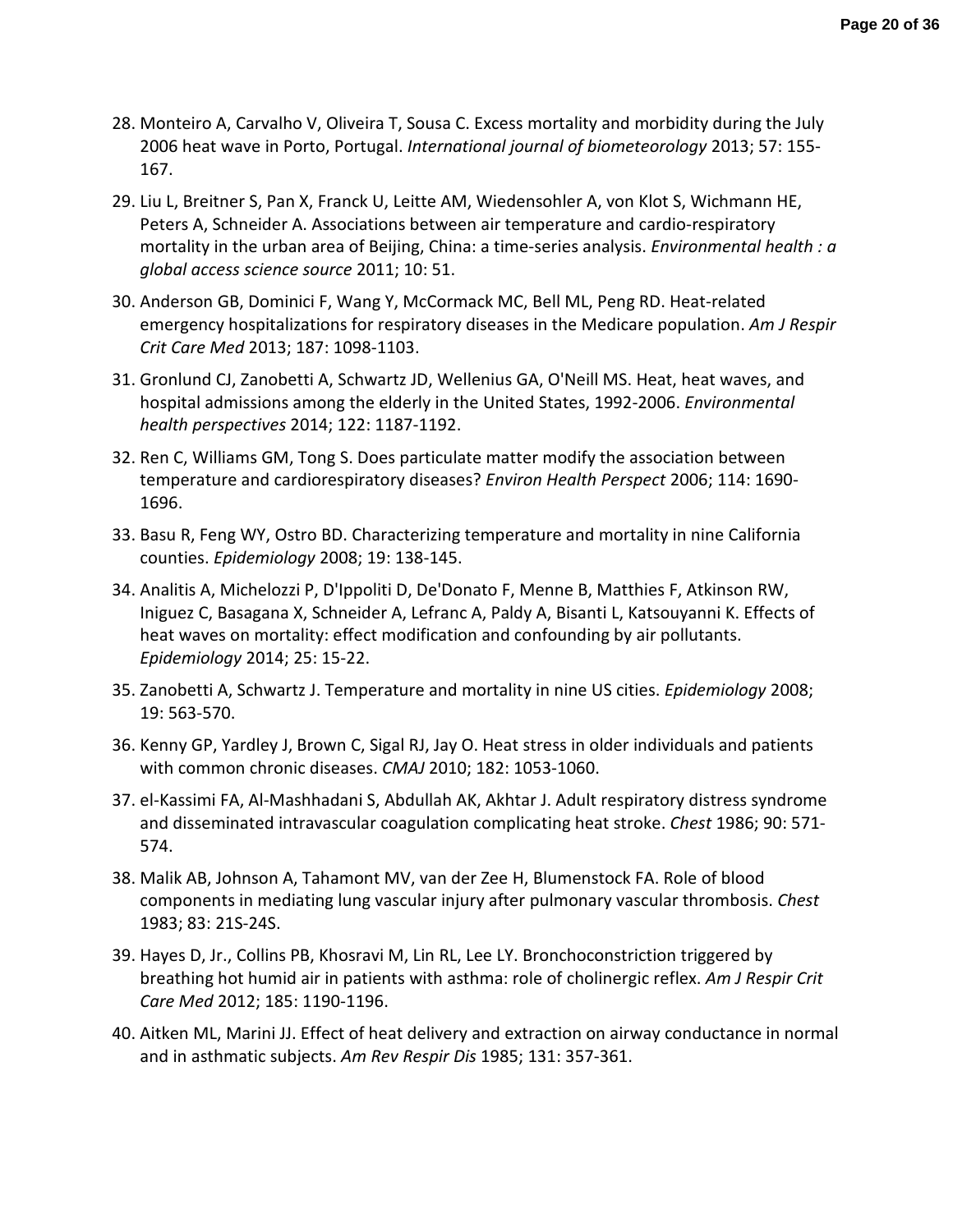- 41. Diette GB, Hansel NN, Buckley TJ, Curtin-Brosnan J, Eggleston PA, Matsui EC, McCormack MC, Williams DL, Breysse PN. Home indoor pollutant exposures among inner-city children with and without asthma. *Environ Health Persp* 2007; 115: 1665-1669.
- 42. Ostro B, Rauch S, Green R, Malig B,Basu R. The effects of temperature and use of air conditioning on hospitalizations, Am J Epidemiol 2010;172:1053-1061.
- 43. Davis LW, Gertler PJ. Contributions of air conditioning adoption to future energy use under global warming. Proceedings of the National Academy of Sciences 2015; 112:19: 5962- 5967.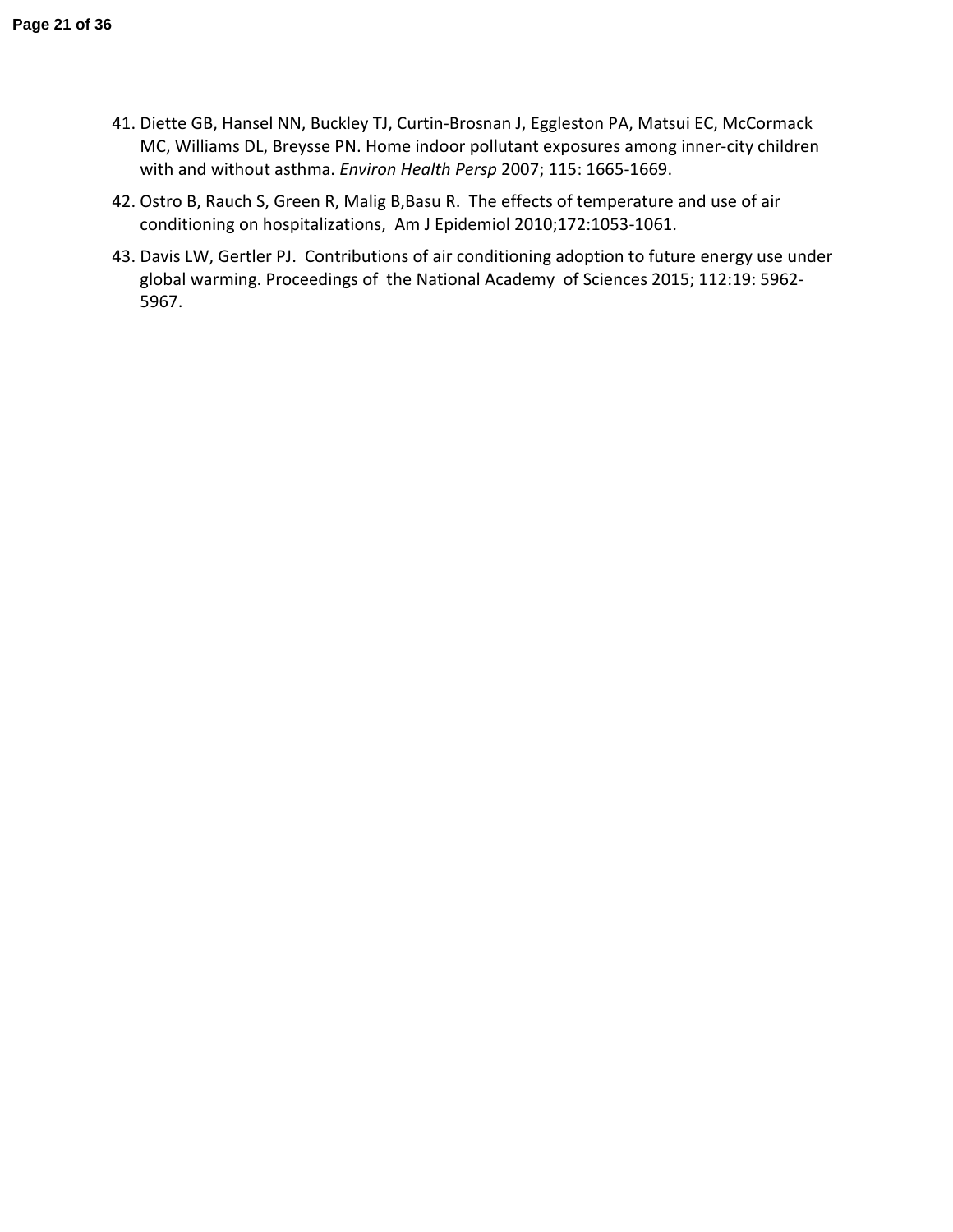| <b>Table 1.</b> Participant characteristics (n=69)*           |                |  |  |  |  |  |
|---------------------------------------------------------------|----------------|--|--|--|--|--|
| Age (years)                                                   | 69(8)          |  |  |  |  |  |
| Sex, (% male)                                                 | 57             |  |  |  |  |  |
| White race (%)                                                | 90             |  |  |  |  |  |
| Smoking (pack years)                                          | 56 (30)        |  |  |  |  |  |
| Baseline post-bronchodilator<br>FEV $_1$ % predicted          | 54 (16)        |  |  |  |  |  |
| Gold Stage %<br>$\mathbf{H}$<br>Ш<br>IV                       | 48<br>40<br>12 |  |  |  |  |  |
| Daily Health Assessment Average Values (mean (SD))*           |                |  |  |  |  |  |
| <b>BCSS</b> score                                             | 2.7(2.2)       |  |  |  |  |  |
| Inhaler use (puffs/day)                                       | 0.88(1.3)      |  |  |  |  |  |
| Morning FEV <sub>1</sub> (liters)                             | 1.3(0.6)       |  |  |  |  |  |
| Evening FEV <sub>1</sub> (liters)                             | 1.3(0.6)       |  |  |  |  |  |
| Environmental characteristics*<br>N= 601 study days           |                |  |  |  |  |  |
| Daily maximum indoor temperature (°F)                         | 80.1(6.7)      |  |  |  |  |  |
| Daily average indoor relative humidity (%)                    | 40.8(8.5)      |  |  |  |  |  |
| Weekly average indoor $PM_{2.5}$ ( $\mu$ g/m <sup>3</sup> )   | 13.1(15.4)     |  |  |  |  |  |
| Weekly average indoor NO <sub>2</sub> (ppb)                   | 11.3(11.7)     |  |  |  |  |  |
| Days of reported central air conditioning use                 | 50%            |  |  |  |  |  |
| Days of reported window unit air conditioning use             | 18%            |  |  |  |  |  |
| Days reported with no air conditioning use                    | 37%            |  |  |  |  |  |
| Days that participants went outdoors                          | 47%            |  |  |  |  |  |
| Time outdoors on days that participants went outdoors (hours) | 1.95(2.07)     |  |  |  |  |  |
| Daily maximum outdoor temperature (° F)                       | 84.9 (9.9)     |  |  |  |  |  |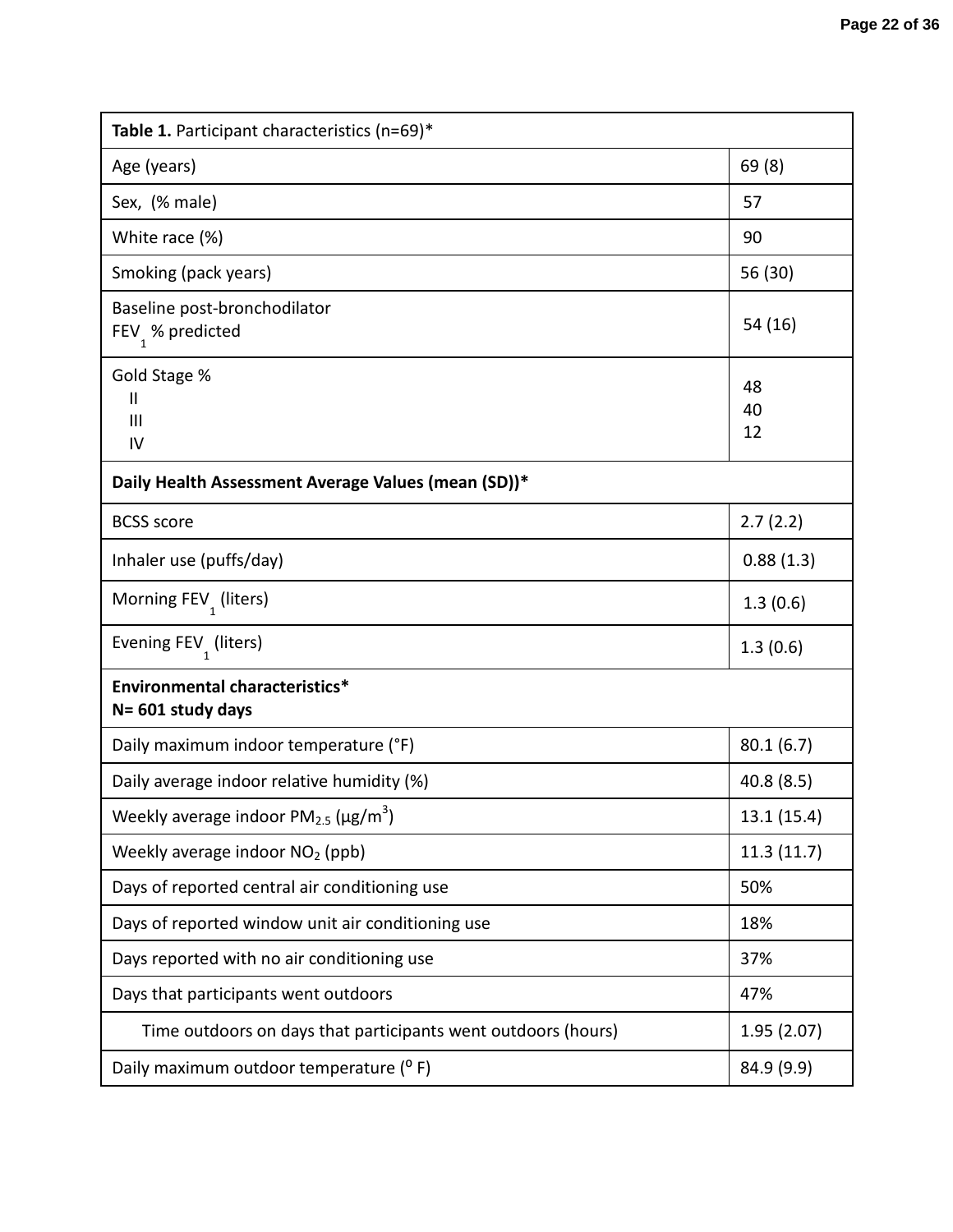| Daily average outdoor $PM_{2.5}$ ( $\mu$ g/m <sup>3</sup> ) | 12.8(6.3)  |  |  |  |
|-------------------------------------------------------------|------------|--|--|--|
| Daily average outdoor $NO2$ (ppb)                           | 27.5(11.1) |  |  |  |
| Daily average outdoor ozone (ppb)                           | 35.2(8.7)  |  |  |  |
| Daily average outdoor relative humidity (%)                 | 58.3(13.1) |  |  |  |
| mean (standard deviation) unless otherwise indicated        |            |  |  |  |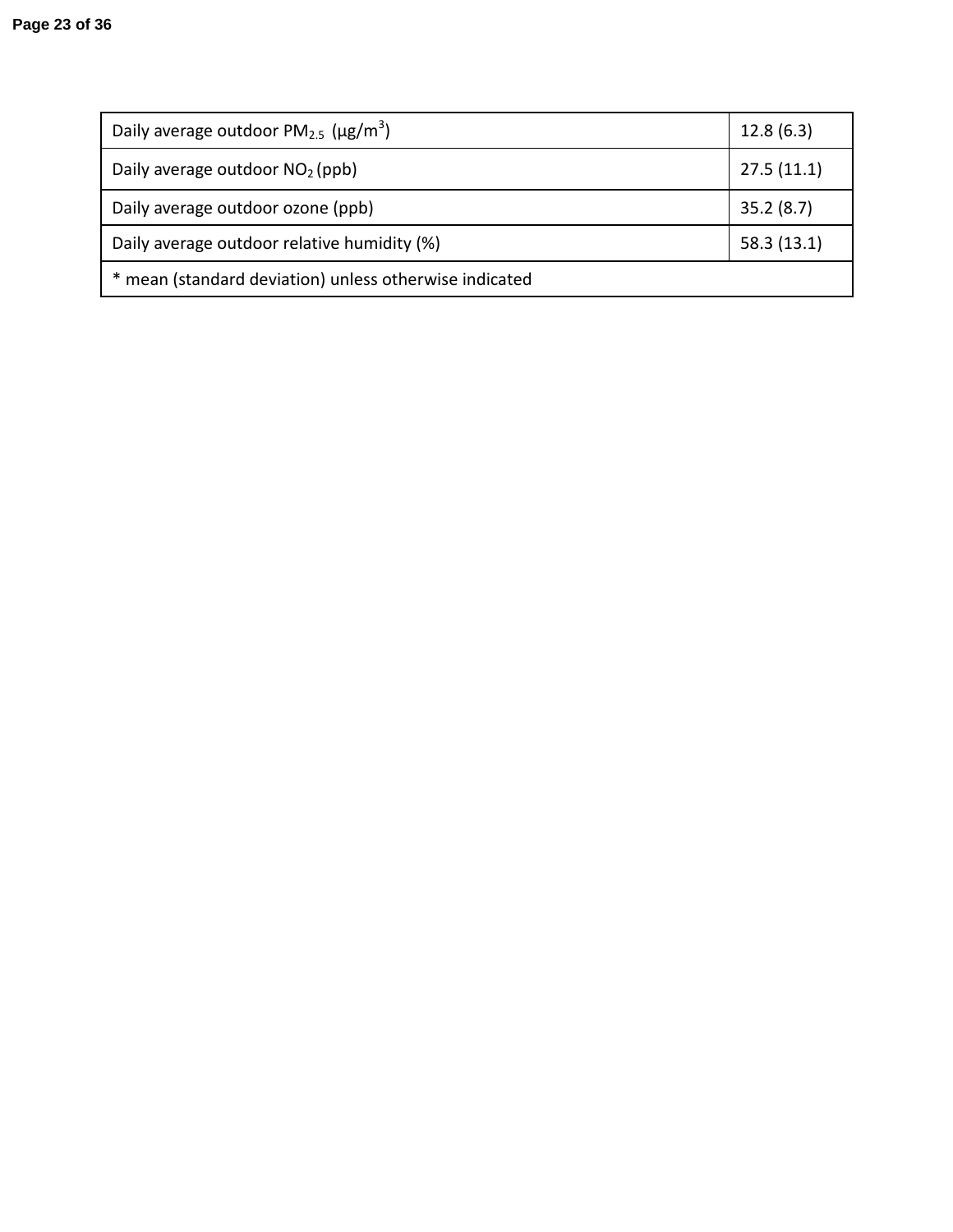| <b>Table 2.</b> Association between Indoor Temperature and COPD Symptoms, Rescue Medication |             |                |         |
|---------------------------------------------------------------------------------------------|-------------|----------------|---------|
| Use, and Lung Function                                                                      |             |                |         |
|                                                                                             | Coefficient | 95% Confidence | p-value |
|                                                                                             | $**$        | Interval       |         |
| <b>Breathlessness, Cough, and Sputum Scale</b>                                              |             |                |         |
| Daily Temperature (limited model*)                                                          | 0.30        | 0.00, 0.59     | 0.048   |
| Daily Temperature (with humidity,                                                           | 0.38        | 0.01, 0.67     | 0.013   |
| $NO2$ , $PM2.5$ )                                                                           |             |                |         |
|                                                                                             |             |                |         |
| Lag <sub>0</sub>                                                                            | 0.30        | 0.00, 0.59     | 0.048   |
| Lag <sub>1</sub>                                                                            | 0.36        | 0.01, 0.70     | 0.042   |
| Lag 2                                                                                       | 0.48        | 0.12, 0.85     | 0.010   |
| Lag 3                                                                                       | 0.10        | $-0.27, 0.47$  | 0.602   |
|                                                                                             |             |                |         |
| <b>Rescue Inhaler Use</b>                                                                   |             |                |         |
| Daily Temperature (limited model*)                                                          | 0.26        | 0.09, 0.42     | 0.002   |
| Daily Temperature (with humidity,                                                           | 0.23        | 0.06, 0.41     | 0.008   |
| $NO2$ , $PM2.5$ )                                                                           |             |                |         |
|                                                                                             |             |                |         |
| Lag <sub>0</sub>                                                                            | 0.26        | 0.09, 0.42     | 0.002   |
| Lag <sub>1</sub>                                                                            | 0.17        | $-0.02, 0.36$  | 0.077   |
| Lag 2                                                                                       | 0.21        | $-0.01, 0.42$  | 0.058   |
| Lag <sub>3</sub>                                                                            | $-0.02$     | $-0.24, 0.20$  | 0.845   |
|                                                                                             |             |                |         |
| Lung Function (evening FEV <sub>1</sub> )                                                   |             |                |         |
| Daily Temperature (limited model*)                                                          | $-0.02$     | $-0.05, 0.02$  | 0.419   |
| Daily Temperature (with humidity,                                                           | $-0.01$     | $-0.05, 0.02$  | 0.439   |
| $NO2$ , $PM2.5$ )                                                                           |             |                |         |
|                                                                                             |             |                |         |
| Lag <sub>0</sub>                                                                            | $-0.02$     | $-0.05, 0.02$  | 0.419   |
| Lag 1                                                                                       | $-0.01$     | $-0.04, 0.03$  | 0.610   |
| Lag 2                                                                                       | $-0.01$     | $-0.05, 0.02$  | 0.418   |
| Lag <sub>3</sub>                                                                            | $-0.02$     | $-0.06, 0.02$  | 0.262   |

**Table 2.** Association between Indoor Temperature and COPD Symptoms, Rescue Medication  $U$ se

\*models include visit, age, gender, education, baseline FEV1 (pack years was used instead of baseline  $FEV_1$  in the lung function models)

Lag 3  $-0.02$   $-0.06, 0.02$  0.262

\*\* changes are expressed per 10°F increase in indoor temperature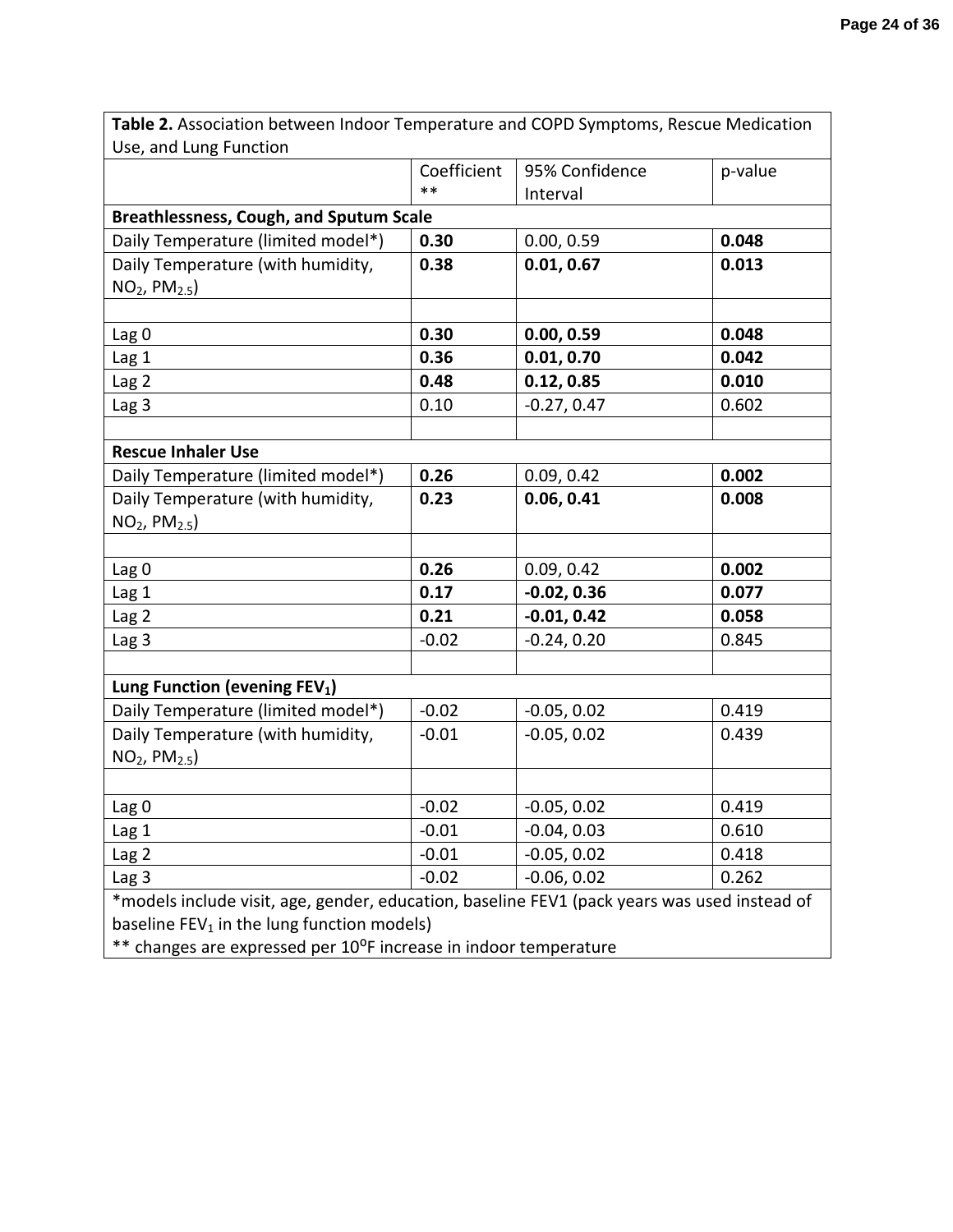**Table 3.** Illustration of the Interactive effects between Indoor Temperature and Pollutants.

The estimated effect of a 10° F increase in temperature becomes larger at with increasing indoor pollutant concentrations ( $NO<sub>2</sub>$  and  $PM<sub>2.5</sub>$ ), demonstrated for given percentiles

|                                                                                                      | Estimate effect of 10°F    |                | Estimated effect of 10°F          |                       |  |
|------------------------------------------------------------------------------------------------------|----------------------------|----------------|-----------------------------------|-----------------------|--|
| <b>Percentile of Indoor</b>                                                                          | increase in temperature at |                | increase in temperature at        |                       |  |
| <b>Air Pollutant</b>                                                                                 | increasing indoor $PM2.5$  |                | increasing indoor NO <sub>2</sub> |                       |  |
| <b>Concentrations</b>                                                                                | concentrations             |                |                                   | concentrations        |  |
|                                                                                                      |                            | <b>Rescue</b>  |                                   |                       |  |
|                                                                                                      | <b>BCSS Score</b>          | <b>Inhaler</b> | <b>BCSS Score</b>                 | <b>Rescue Inhaler</b> |  |
| 25%                                                                                                  |                            |                |                                   |                       |  |
| PM <sub>2.5</sub> 4.99 $\mu$ g/m <sup>3</sup>                                                        | 0.36                       | 0.25           | 0.12                              | 0.05                  |  |
| $NO2$ 4.37 ppb                                                                                       |                            |                |                                   |                       |  |
| 50%                                                                                                  |                            |                |                                   |                       |  |
| PM <sub>2.5</sub> 8.24 $\mu$ g/m <sup>3</sup>                                                        | 0.54                       | 0.42           | 0.20                              | 0.13                  |  |
| $NO2 6.84$ ppb                                                                                       |                            |                |                                   |                       |  |
| 75%                                                                                                  |                            |                |                                   |                       |  |
| PM <sub>2.5</sub> 16.20 $\mu$ g/m <sup>3</sup>                                                       | 0.98                       | 0.85           | 0.41                              | 0.34                  |  |
| $NO2 13.00$ ppb                                                                                      |                            |                |                                   |                       |  |
| 95%                                                                                                  |                            |                |                                   |                       |  |
| PM <sub>2.5</sub> 38.36 $\mu$ g/m <sup>3</sup>                                                       | 2.21                       | 2.02           | 1.12                              | 1.08                  |  |
| $NO2$ 34.58 ppb                                                                                      |                            |                |                                   |                       |  |
| Models used to predict estimated effect included age, gender, education, baseline FEV <sub>1</sub> , |                            |                |                                   |                       |  |
| indoor humidity, and either indoor $PM2.5$ or indoor $NO2$ .                                         |                            |                |                                   |                       |  |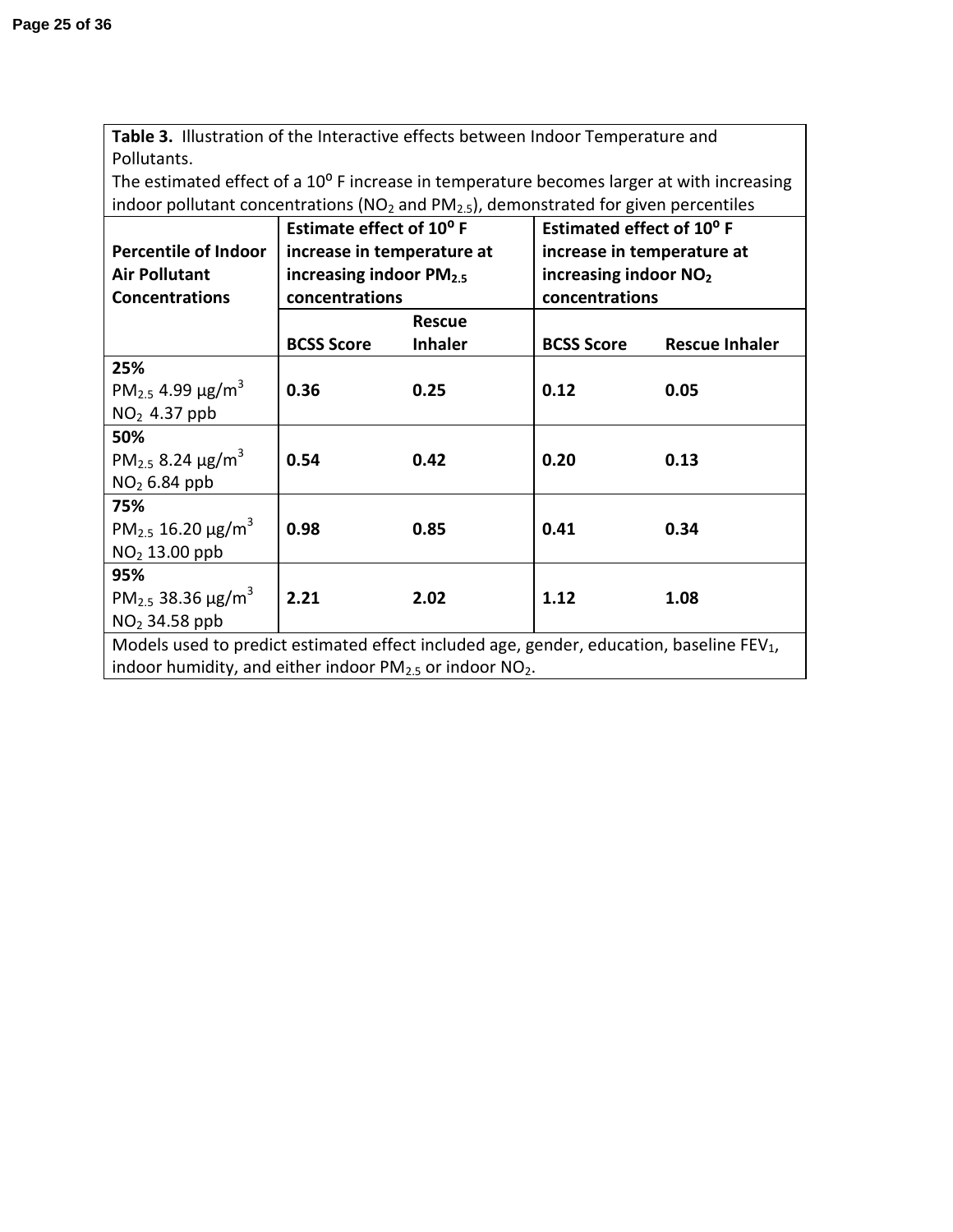| Table 4. Daily Maximum Outdoor Temperature and COPD Health Outcomes stratified by whether          |                                                |       |                   |       |                        |       |             |
|----------------------------------------------------------------------------------------------------|------------------------------------------------|-------|-------------------|-------|------------------------|-------|-------------|
|                                                                                                    | the participant went outdoors on a given day * |       |                   |       |                        |       |             |
|                                                                                                    |                                                |       | Days Participants |       | Days participants went |       | p-value for |
|                                                                                                    |                                                |       | stayed indoors    |       | outdoors (N=229)       |       | interaction |
|                                                                                                    | Overall (N=485)                                |       | $(N=250)$         |       |                        |       |             |
|                                                                                                    | Coefficient                                    |       | Coefficient       |       | Coefficient            |       |             |
|                                                                                                    | (95%                                           |       | (95%              |       | (95%                   |       |             |
|                                                                                                    | Confidence                                     | $P -$ | Confidence        | P-    | Confidence             | $P -$ |             |
| Outcomes                                                                                           | Interval)                                      | Value | Interval)         | Value | Interval)              | Value |             |
|                                                                                                    | 0.13                                           | 0.18  | 0.00              | 0.985 | 0.38                   | 0.004 | 0.045       |
| <b>BCSS</b>                                                                                        | $(-0.06, 0.32)$                                |       | $(-0.29, 0.29)$   |       | (0.122, 0.628)         |       |             |
| Rescue                                                                                             | 0.01                                           | 0.912 | 0.01              | 0.899 | 0.03                   | 0.619 | 0.554       |
| inhaler                                                                                            | $(-0.09, 0.10)$                                |       | $(-0.14, 0.16)$   |       | $(-0.10, 0.17)$        |       |             |
| Evening                                                                                            | 0.00                                           | 0.830 | 0.01              | 0.749 | $-0.01$                | 0.534 | 0.477       |
| $FEV_1$                                                                                            | $(-0.02, 0.03)$                                |       | $(-0.03, 0.04)$   |       | $(-0.06, 0.03)$        |       |             |
| Multivariate analysis adjusted for age, sex, education, baseline lung function or smoking history, |                                                |       |                   |       |                        |       |             |
| visit, outdoor $PM_{2.5}$ , outdoor $NO2$ , outdoor ozone, outdoor relative humidity               |                                                |       |                   |       |                        |       |             |
| **N=479 for overall, 187 for days indoors, 211 for days participants went outdoors for Evening     |                                                |       |                   |       |                        |       |             |
| FEV <sub>1</sub>                                                                                   |                                                |       |                   |       |                        |       |             |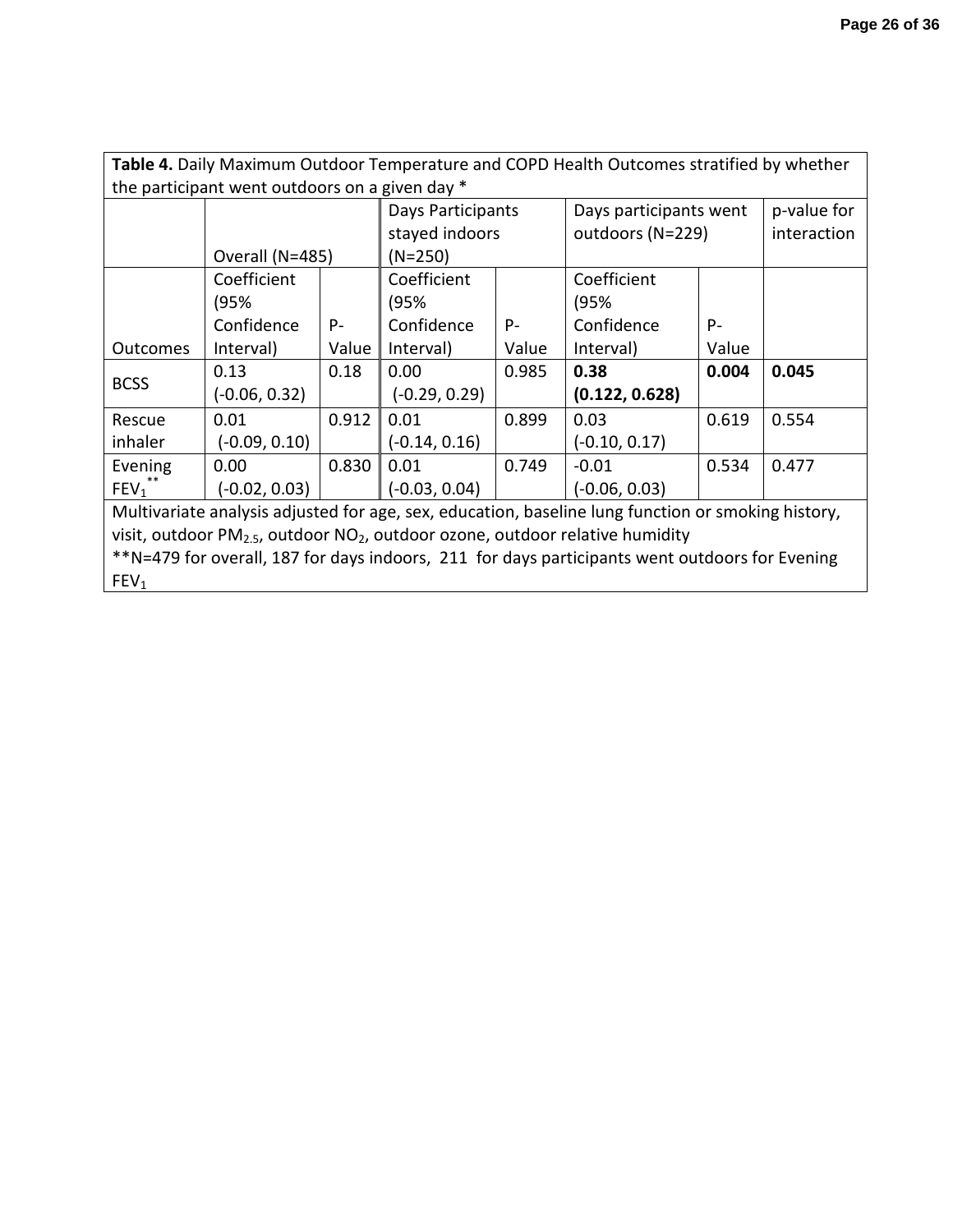# **Figure Legend:**

**Figure 1.** Distribution of Maximum Indoor and Outdoor Daily Temperature Values. Distribution of daily indoor and outdoor maximum temperatures during the warm weather season. Participants spent most of their times indoors and went outside on only 47% of study days and spent about 2 hours outdoors on those days. Maximum daily indoor temperatures averaged 80°F while maximum daily outdoor temperature averaged 85°F.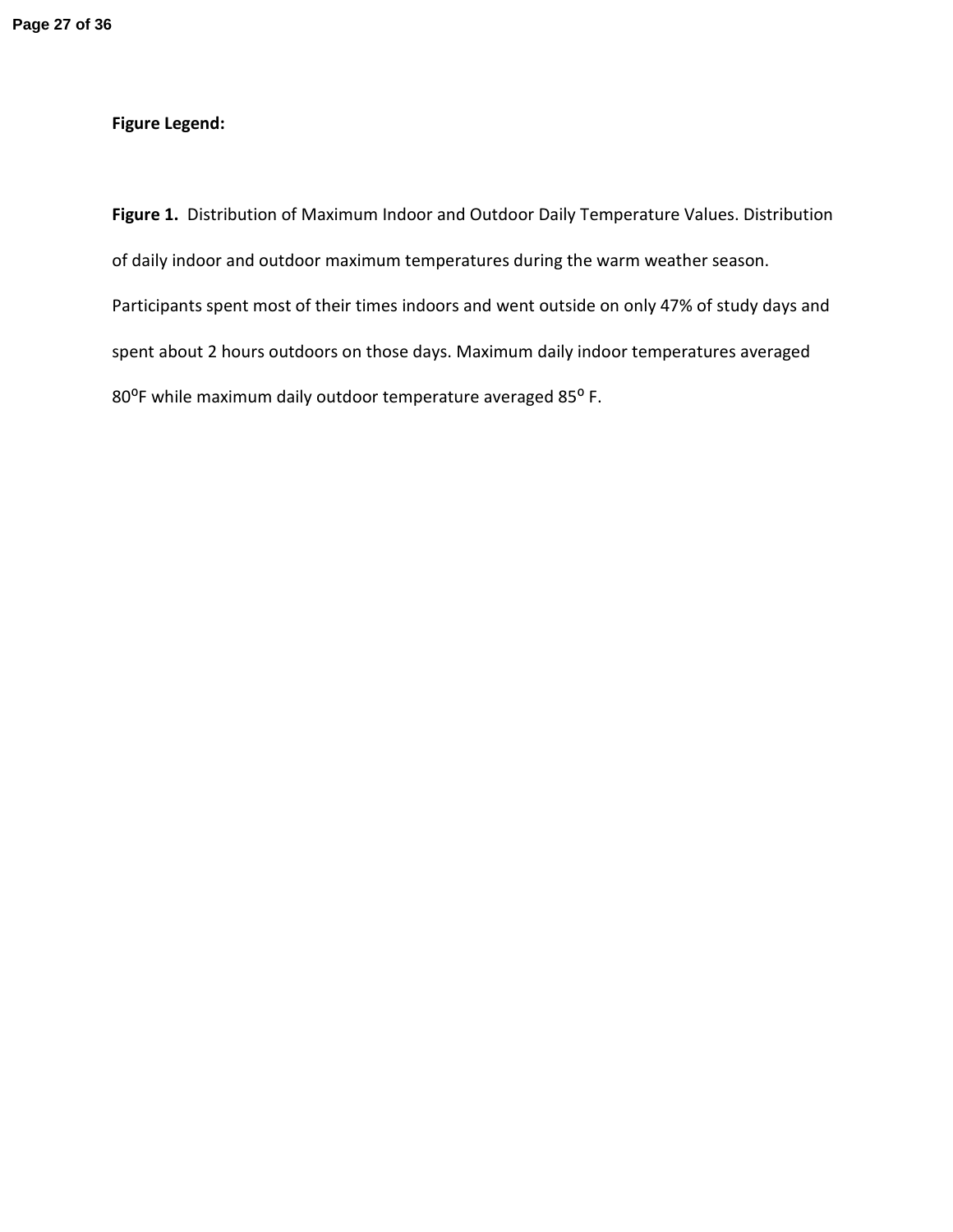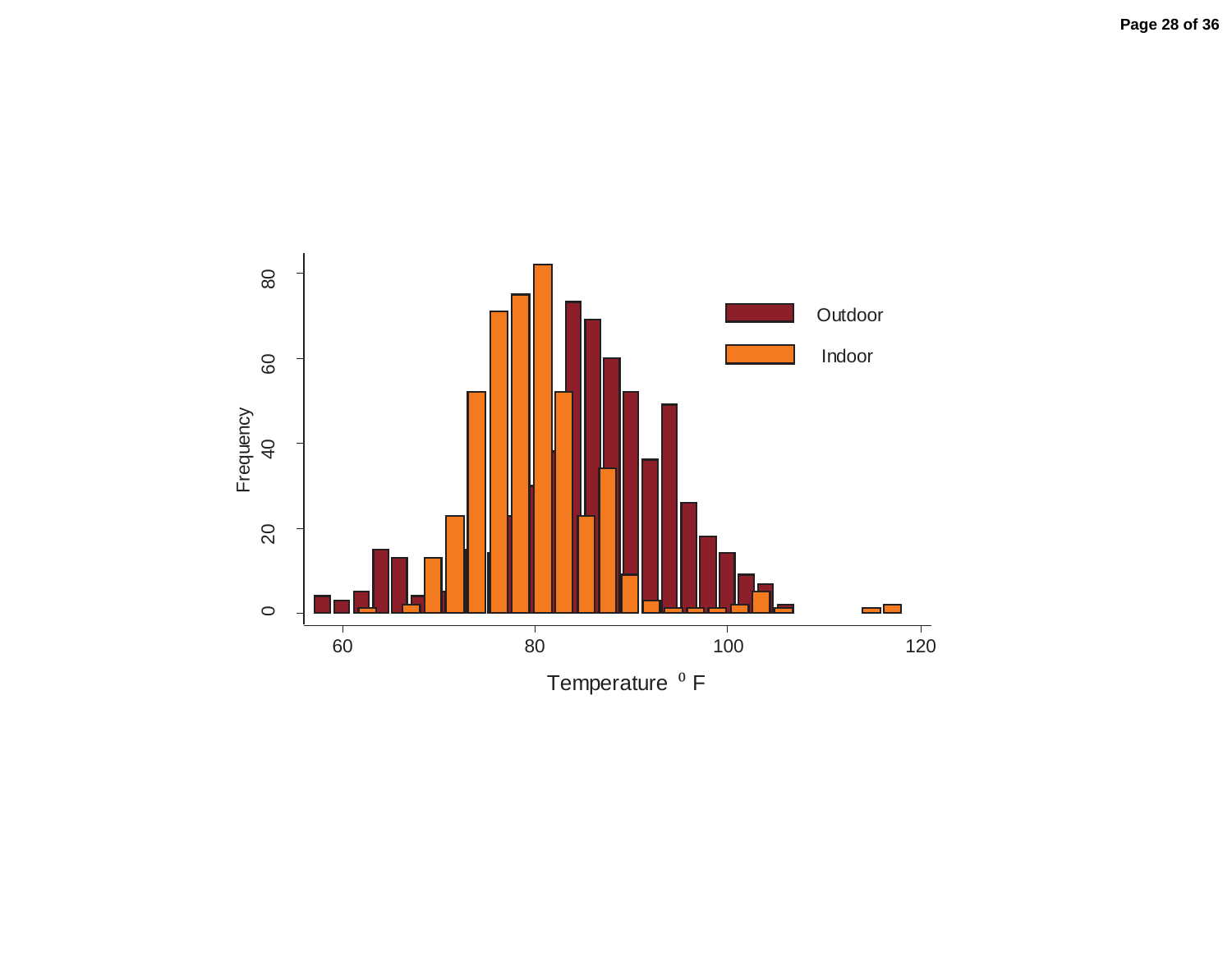# **Online Data Supplement**

# **Respiratory Effects of Indoor Heat and the Interaction with Air Pollution in COPD**

Meredith C McCormack, Andrew J Belli, Darryn Waugh, Elizabeth C Matsui, Roger D Peng, D'Ann LWilliams, Laura Paulin, Anik Saha, Charles M Aloe, Gregory B Diette, Patrick N Breysse, Nadia N Hansel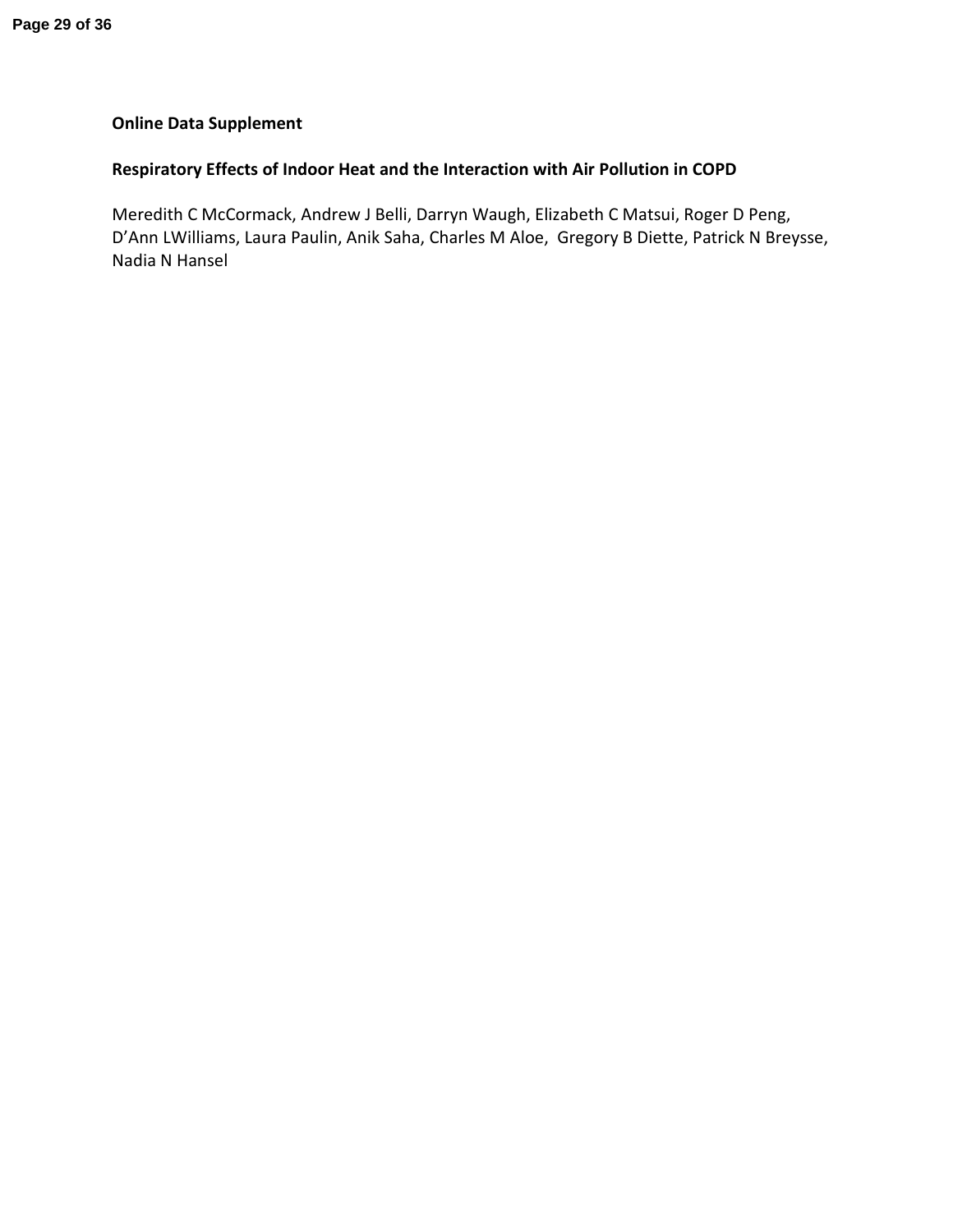**Page 30 of 36**

# **Methods: Participant Recruitment and Study Design**

Participants provided written informed consent and the Johns Hopkins Medical Institutional Review Board approved the protocol. Participants and methods were previously described.(1) Briefly, participants were former smokers with COPD recruited from the Baltimore area. Inclusion criteria included: 1) age ≥ 40 years, 2) post bronchodilator FEV<sub>1</sub>  $\leq$  80% predicted, 3) FEV<sub>1</sub>/FVC <70%, and 4) >10 pack years smoking, but having quit >1 year prior to enrollment with an exhaled carbon monoxide level ≤6 ppm. (2)

Participants were studied at baseline, 3 and 6 months. To determine health effects of heat exposure, we defined a warm weather season as the time during each calendar year between the first and last day that the maximum outdoor temperature exceeded 90 degrees Farenheit (F) and restricted analysis to data collected during this time period. Sixty-nine of the 84 participants had monitoring during this warm weather season. Sixty-nine of 84 participants had monitoring during this warm weather season. Fifty –four had one week of monitoring and fifteen had two weeks of monitoring.

At baseline, participants completed health and demographic questionnaires and spirometry was performed according to American Thoracic Society (ATS) criteria (3, 4). Demographics included education as a surrogate for socioeconomic status as many participants were older and no longer worked, making annual household income less reliable.

# **Environmental monitoring of heat and air quality**

Temperature and humidity were measured using HOBO (Onset, Inc. Poccosette, MA) hourly temperature and humidity loggers. Indoor air sampling for PM<sub>2.5</sub> (PM with aerodynamic size  $\leq$ 2.5  $\mu$ m) and NO<sub>2</sub> was performed as described previously (1). PM<sub>2.5</sub> was collected using 4 L/min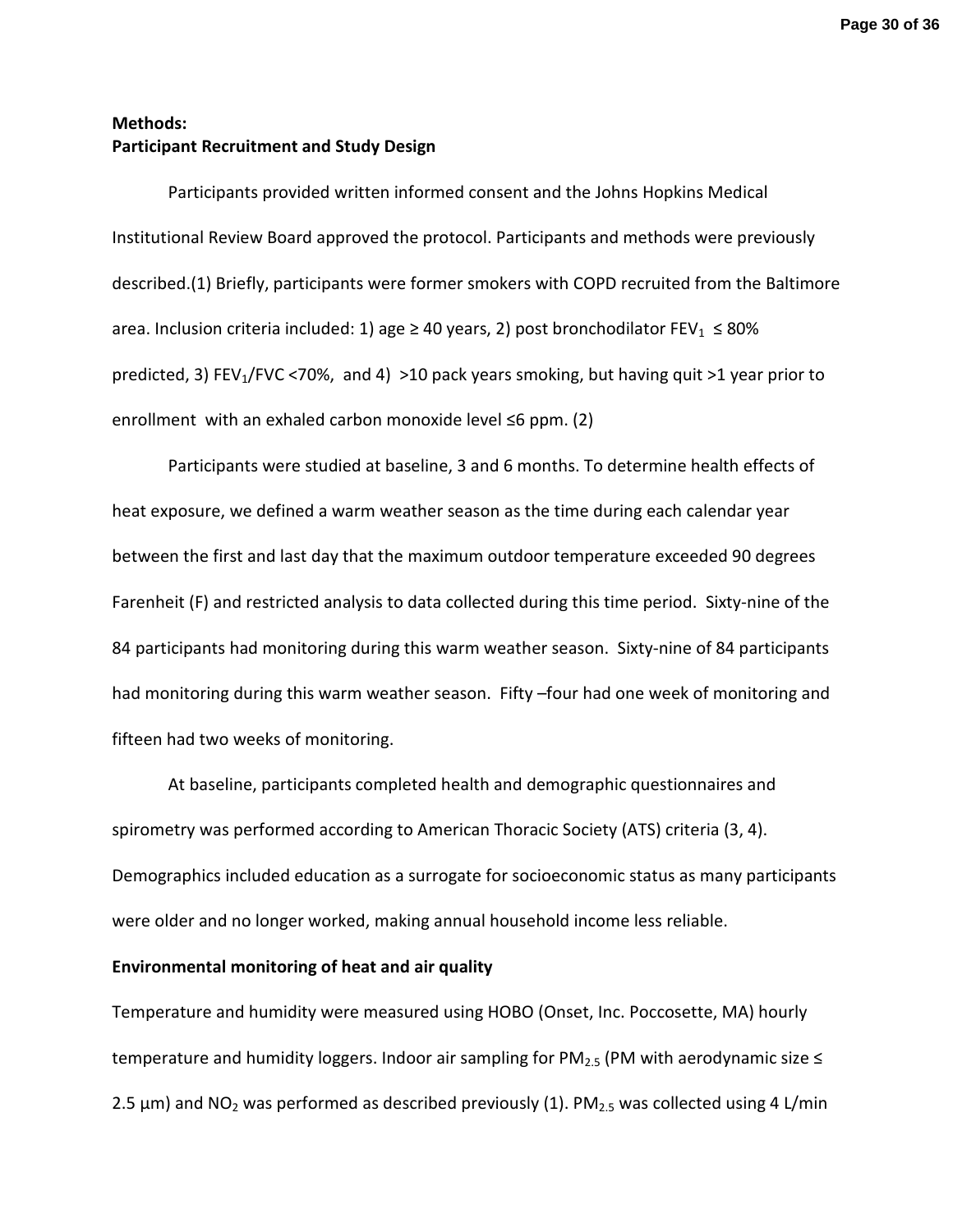SKC personal environmental monitoring (PEM) impactors (SKC, Eighty-four, PA) loaded with 37 mm, 2.0-μm pore size, PALL Teflo PTFE membrane filters with polypropylene support rings (Pall Corp. Ann Arbor, MI). Filters were pre and post-weighed in a temperature and humidity control room using a Mettler-Toledo UP-5 microbalance (Mettler-Toledo, Columbus, OH). The limit of detection (LOD) for PM<sub>2.5</sub> was 0.64 μg/m<sup>3</sup>. NO<sub>2</sub> was measured using a passive sampler (Ogawa badge) loaded with filters coated with triethanolamine (TEA) and detected spectrophotometrically. The LOD for  $NO<sub>2</sub>$  was 0.52 ppb. Indoor  $PM<sub>2.5</sub>$  and  $NO<sub>2</sub>$  values were available as week-long average values. Archived hourly (DSI 3505) temperature and humidity were accessed from the National Oceanic and Atmospheric Administration (NOAA) National Climatic Data Center website using data from the Science Center in the Inner Harbor.(5) Daily average outdoor  $PM<sub>2.5</sub>$ , NO<sub>2</sub>, and ozone data were obtained from the Environmental Protection Agency's (EPA) Aerometric Information Retrieval Service (now referred to as the Air Quality System database).(6) Data from the monitoring station closest to the participant's home was used and in the case of missing data, values from the next closest monitoring site were applied.

### **COPD daily respiratory health outcomes**

Participants performed daily measurements during home environmental monitoring. The Breathlessness, Cough, and Sputum Scale (BCSS) contains three questions that each assess a symptom using a Likert-type scale ranging from 0 to 4 (higher scores indicating more severe symptoms). A change in total score of 0.3-0.4 is considered mild while a change of 1.0 is considered substantial(7). Handheld spirometry was also performed daily (PiKo-1, nSpire Health, Inc). The frequency of rescue inhaler medication use was captured in a daily diary as 0, 1, 2, 3 or >4 times daily.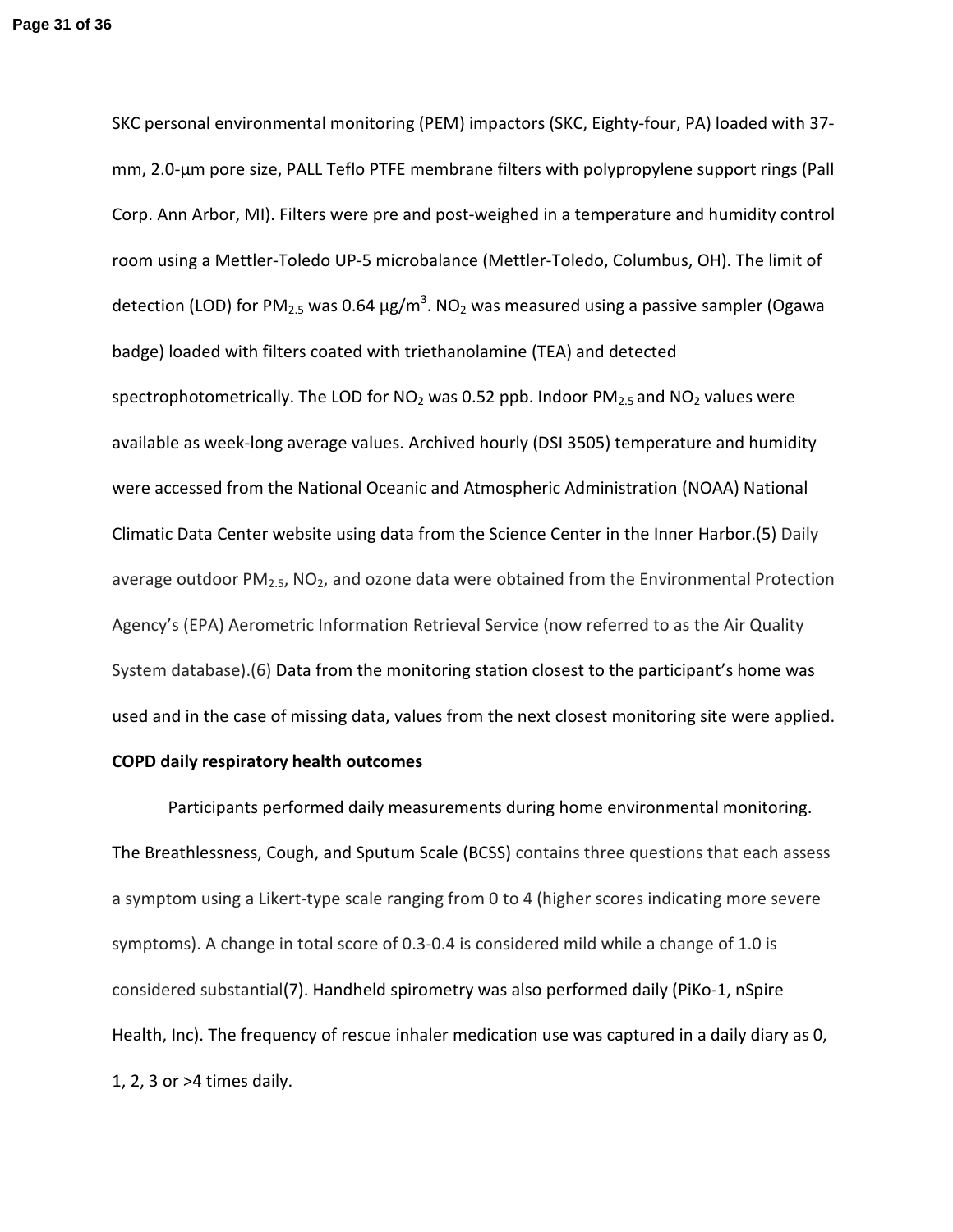#### **Statistical Analysis**

Descriptive statistics were analyzed using Spearman correlations, chi square tests, and ttests, as appropriate. At each time point, daily maximum temperature was used as the primary exposure variables in generalized estimating equations models (8) to account for repeated measures. The GEE family was Gaussian, link was identity, and correlation was exchangeable. Models for indoor and outdoor temperature were run separately. Models were adjusted for age, sex, education, visit (baseline, 3 or 6 months), and baseline percent predicted FEV<sub>1</sub>. Pack years of smoking was included to account for disease severity for models in which the primary outcome was lung function. Models were constructed to account for pollutant concentrations; models of indoor temperature included indoor daily average humidity and weekly average indoor  $PM_{2.5}$  and  $NO<sub>2</sub>$ . Models of outdoor temperature included daily average outdoor humidity,  $PM<sub>2.5</sub>$ , NO<sub>2</sub>, and ozone. Lag terms were created to assess same day and subsequent day health effects. To assess whether pollution modified the effect of heat exposure, interaction terms were created between pollution and temperature variables. To illustrate temperature effects at given pollution concentrations, the main models were used to calculate the outcomes of interest for pollutant concentrations at the  $25<sup>th</sup>$ , 50<sup>th</sup>, and 75<sup>th</sup> percentiles and average or mode values were applied for other variables. Interaction terms and stratified models were also created to investigate whether time spent outdoors modified the effect of outdoor temperature on COPD. Sensitivity analyses were performed using the 95<sup>th</sup> percentile values of temperature rather than the maximum values. All analyses were performed with StataSE statistical software, version11.0 (Stata Corp, College Station, TX). Statistical significance was defined as a p value less than 0.05.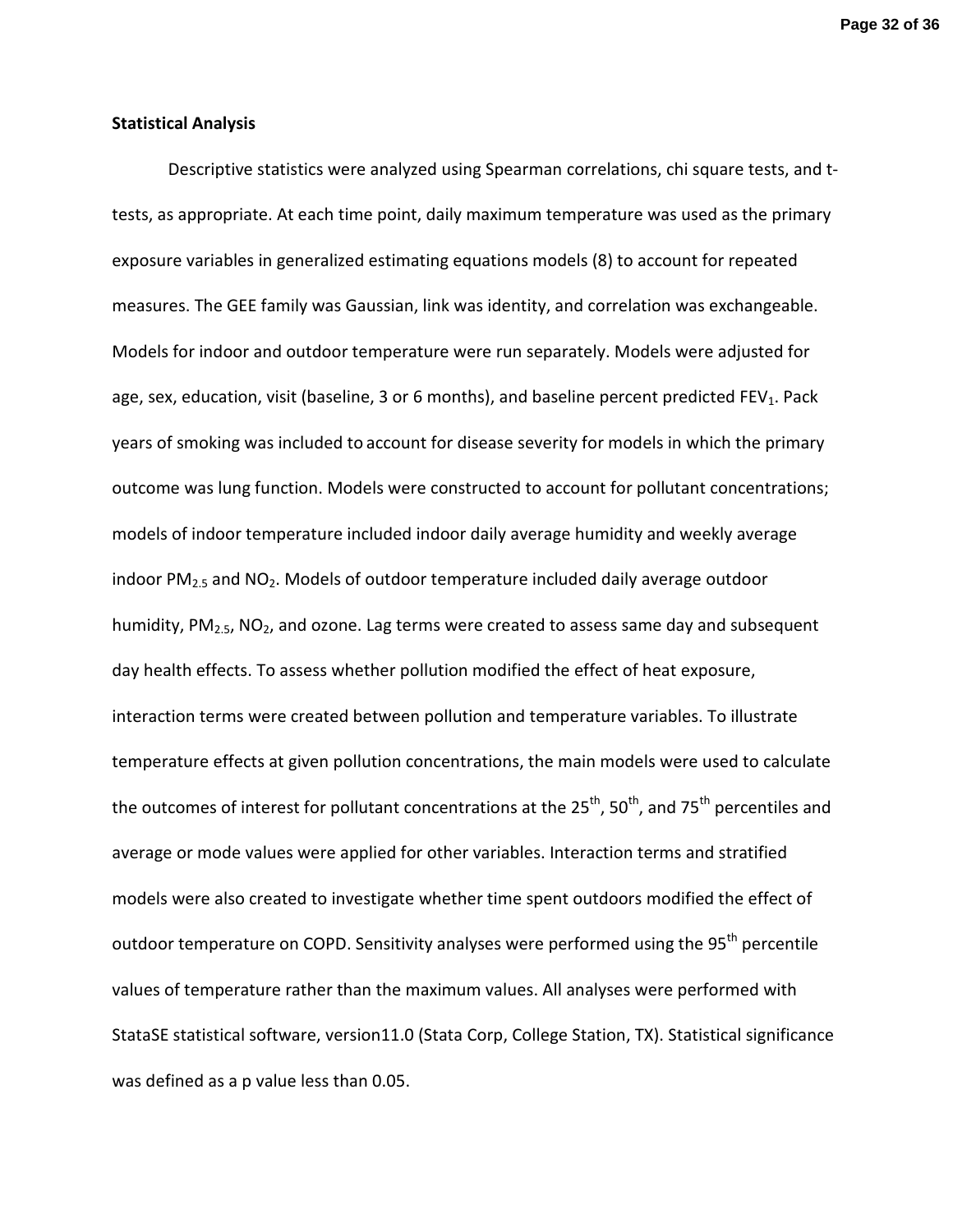| Table E1. Methods used to create environmental exposure variables |             |               |                                                |  |  |  |
|-------------------------------------------------------------------|-------------|---------------|------------------------------------------------|--|--|--|
| <b>Exposure Variable</b>                                          | Source      | Method        | Time interval of exposure                      |  |  |  |
|                                                                   |             |               | assessment                                     |  |  |  |
| <b>Indoor Temperature</b>                                         | Participant | HOBO (Onset,  | Hourly average values during 24                |  |  |  |
|                                                                   | homes       | Inc.          | hour period from 8 am to 8 am to               |  |  |  |
|                                                                   |             | Poccosette,   | create maximum and 95 <sup>th</sup> percentile |  |  |  |
|                                                                   |             | MA)           | daily values                                   |  |  |  |
| <b>Indoor Humidity</b>                                            | Participant | HOBO (Onset,  | Hourly average values during 24                |  |  |  |
|                                                                   | homes       | Inc.          | hour period from 8 am to 8 am to               |  |  |  |
|                                                                   |             | Poccosette,   | create maximum and 95 <sup>th</sup> percentile |  |  |  |
|                                                                   |             | MA)           | daily values                                   |  |  |  |
| Indoor $PM2.5$                                                    | Participant | PEMS with     | Integrated 5-7 day gravimetric                 |  |  |  |
|                                                                   | homes       | pumps         | sample                                         |  |  |  |
| Indoor NO <sub>2</sub>                                            | Participant | Ogawa passive | 5-7 day average                                |  |  |  |
|                                                                   | homes       | badges        |                                                |  |  |  |
| Outdoor                                                           | NOAA(5)     | available     | Hourly average values used to                  |  |  |  |
| Temperature                                                       |             | dataset       | create maximum and 95 <sup>th</sup> percentile |  |  |  |
|                                                                   |             |               | values                                         |  |  |  |
| <b>Outdoor Humidity</b>                                           | NOAA(5)     | available     | Hourly average values used to                  |  |  |  |
|                                                                   |             | dataset       | create maximum and 95 <sup>th</sup> percentile |  |  |  |
|                                                                   |             |               | values                                         |  |  |  |
| Outdoor PM                                                        | EPA(6)      | available     | 24 hour daily average values                   |  |  |  |
|                                                                   |             | dataset       |                                                |  |  |  |
| Outdoor NO <sub>2</sub>                                           | EPA(6)      | available     | 24 hour daily average values                   |  |  |  |
|                                                                   |             | dataset       |                                                |  |  |  |
| <b>Outdoor Ozone</b>                                              | EPA(8)      | available     | 24 hour daily average values                   |  |  |  |
|                                                                   |             | dataset       |                                                |  |  |  |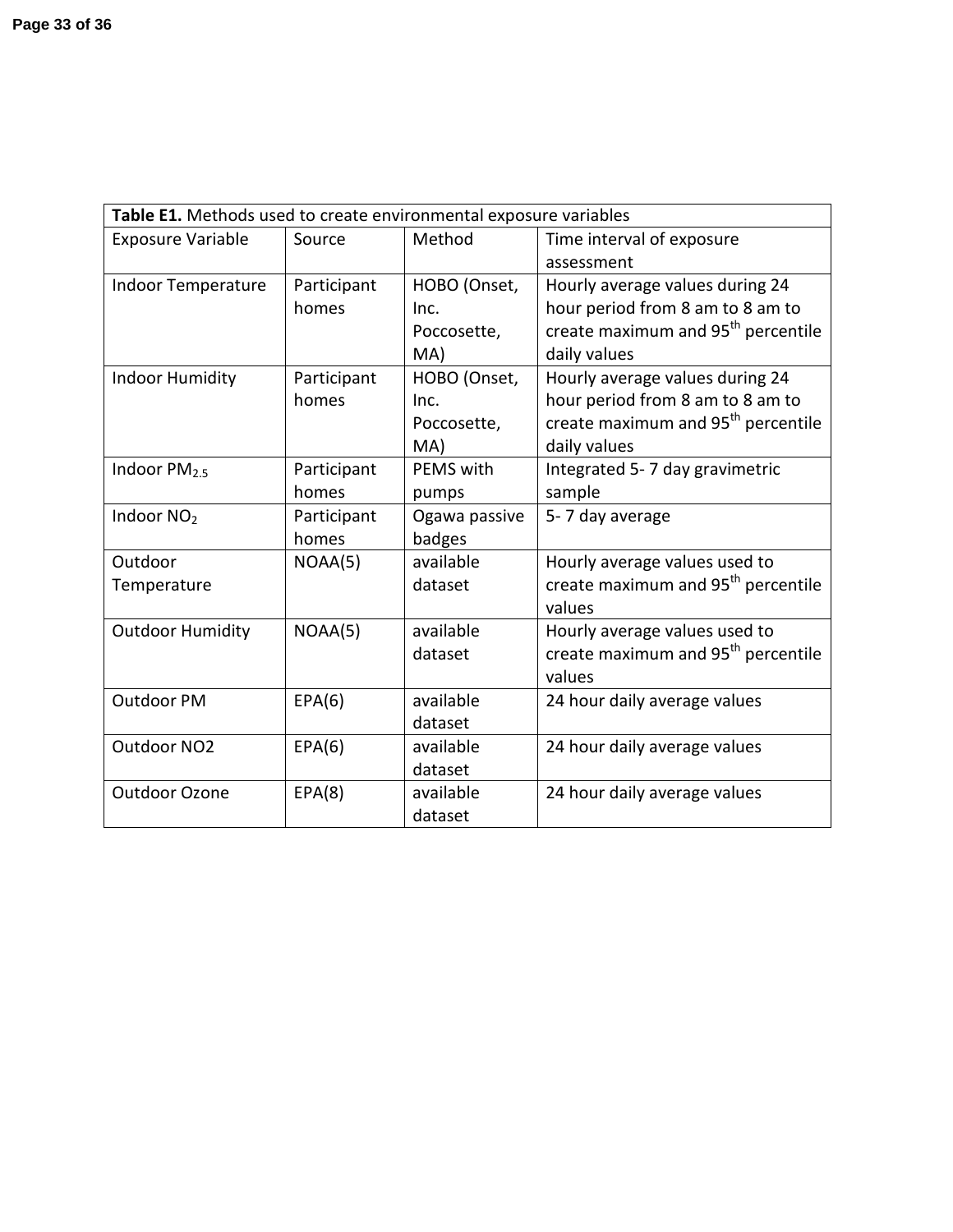| Table E2. Sensitivity Analyses for Daily Indoor Temperature and COPD Health Outcomes        |                                               |         |                                      |         |  |  |
|---------------------------------------------------------------------------------------------|-----------------------------------------------|---------|--------------------------------------|---------|--|--|
|                                                                                             | 95 <sup>th</sup> percentile Daily Temperature |         | Maximum daily temperature used as    |         |  |  |
|                                                                                             | used as the exposure variable                 |         | the exposure variable with extreme   |         |  |  |
|                                                                                             |                                               |         | outliers values over 110° F excluded |         |  |  |
|                                                                                             | Coefficient                                   |         | Coefficient                          |         |  |  |
|                                                                                             | (95% Confidence                               |         | (95% Confidence                      |         |  |  |
| <b>Outcomes</b>                                                                             | Interval)                                     | p-value | Interval)                            | p-value |  |  |
| <b>BCSS</b>                                                                                 | 0.40                                          | 0.01    | 0.46                                 | 0.004   |  |  |
|                                                                                             | (0.09, 0.70)                                  |         | (0.15, 0.77)                         |         |  |  |
| Rescue inhaler                                                                              | 0.27                                          | 0.003   | 0.26                                 | 0.005   |  |  |
|                                                                                             | (0.10, 0.45)                                  |         | (0.08, 0.44)                         |         |  |  |
| Evening $FEV1$                                                                              | $-0.01$                                       | 0.55    | 0.00                                 | 0.92    |  |  |
|                                                                                             | $(-0.05, 0.03)$                               |         | (-0.04, 0.04)                        |         |  |  |
| **Multivariate analysis adjusted for age, sex, education, baseline lung function or smoking |                                               |         |                                      |         |  |  |
| history, visit, indoor humidity, NO <sub>2</sub> , PM <sub>2.5</sub>                        |                                               |         |                                      |         |  |  |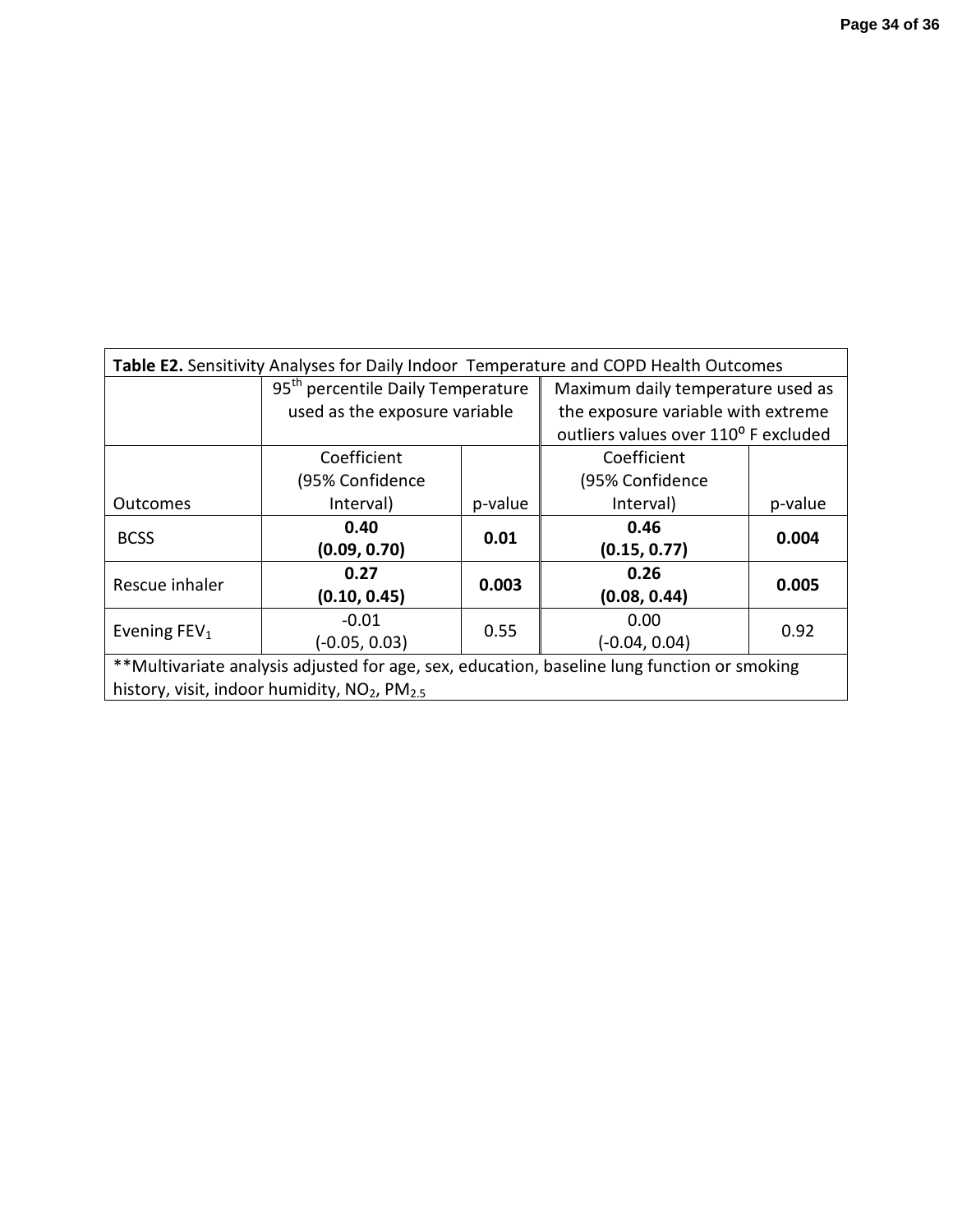| Table E3. Daily Maximum Indoor Temperature and COPD Health Outcomes stratified by whether           |                                                                                      |       |                   |       |                        |         |             |
|-----------------------------------------------------------------------------------------------------|--------------------------------------------------------------------------------------|-------|-------------------|-------|------------------------|---------|-------------|
|                                                                                                     | the participant went outdoors on a given day and adjusted for indoor air pollutants* |       |                   |       |                        |         |             |
|                                                                                                     |                                                                                      |       | Days Participants |       | Days participants went |         | p-value for |
|                                                                                                     |                                                                                      |       | stayed indoors    |       | outdoors (N=161)       |         | interaction |
|                                                                                                     | Overall (N=333)                                                                      |       | $(N=166)$         |       |                        |         |             |
|                                                                                                     | Coefficient                                                                          |       | Coefficient       |       | Coefficient            |         |             |
|                                                                                                     | (95%                                                                                 | $P -$ | (95%              | $P -$ | (95%                   | P-Value |             |
|                                                                                                     | Confidence                                                                           | Value | Confidence        | Value | Confidence             |         |             |
| <b>Outcomes</b>                                                                                     | Interval)                                                                            |       | Interval)         |       | Interval)              |         |             |
|                                                                                                     |                                                                                      |       | 0.49              |       | 0.27                   |         |             |
| <b>BCSS</b>                                                                                         | 0.38<br>(0.08, 0.67)                                                                 | 0.013 |                   | 0.026 | $(-0.15,$              | 0.210   | 0.988       |
|                                                                                                     |                                                                                      |       | (0.06, 0.92)      |       | 0.68)                  |         |             |
| Rescue                                                                                              | 0.23                                                                                 |       | 0.44              |       | 0.11                   |         |             |
| inhaler                                                                                             | (0.06, 0.41)                                                                         | 0.008 | (016, 0.73)       | 0.002 | $(-0.09,$              | 0.274   | 0.004       |
|                                                                                                     |                                                                                      |       |                   |       | 0.31)                  |         |             |
| Evening                                                                                             | 0.01                                                                                 |       | 0.03              |       | 0.07                   |         |             |
| $FEV_1$ <sup>**</sup>                                                                               | $(-0.03, 0.06)$                                                                      | 0.655 | $(-0.06,$         | 0.556 | $(-0.04,$              | 0.220   | 0.679       |
|                                                                                                     |                                                                                      |       | 0.12)             |       | 0.18)                  |         |             |
| *Multivariate analysis adjusted for age, sex, education, baseline lung function or smoking history, |                                                                                      |       |                   |       |                        |         |             |
| visit, indoor $PM_{2.5}$ , indoor $NO2$ , indoor humidity                                           |                                                                                      |       |                   |       |                        |         |             |
| **N=237 for overall, 120 for days indoors, 112 for days participants went outdoors for Evening      |                                                                                      |       |                   |       |                        |         |             |
| FEV <sub>1</sub>                                                                                    |                                                                                      |       |                   |       |                        |         |             |